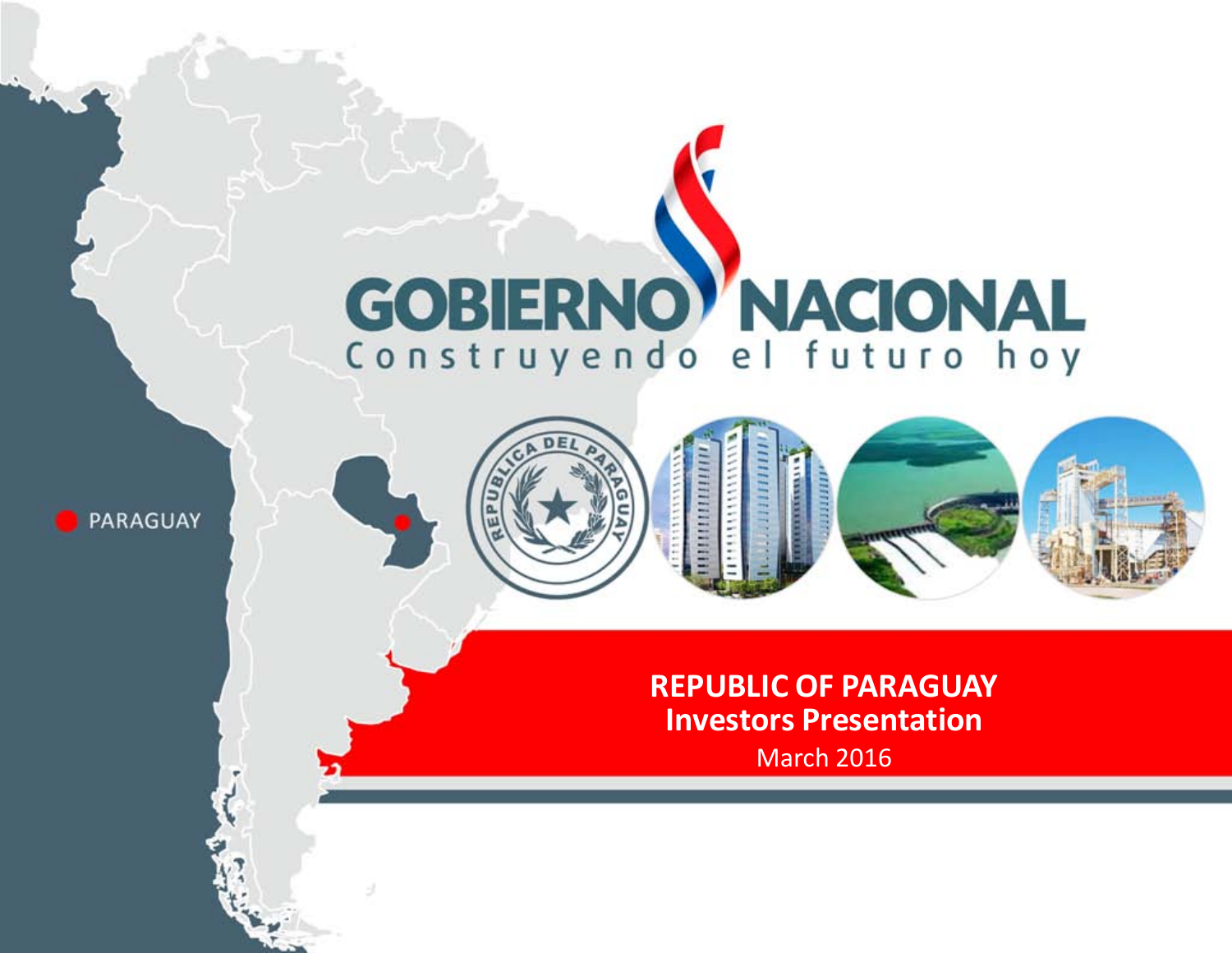# **Disclaimer**



THIS PRESENTATION HAS BEEN PREPARED BY OR ON BEHALF OF THE REPUBLIC OF PARAGUAY (THE "REPUBLIC"). THIS PRESENTATION IS NOT AN OFFER OR SOLICITATION OF AN OFFER TO BUY OR SELL SECURITIES OR AN INDUCEMENT TO ENTER INTO INVESTMENT ACTIVITY. THE TERMS "UNITED STATES" AND "U.S. PERSONS." WHEN USED IN THIS PRESENTATION. HAVE THE MEANINGS SET FORTH IN REGULATION S UNDER THE U.S. SECURITIES ACT OF 1933. AS AMENDED . SECURITIES MAY NOT BE OFFERED OR SOLD IN THE UNITED STATES OR FOR THE ACCOUNT OR THE BENEFIT OF U.S. PERSONS ABSENT REGISTRATION OR AN EXEMPTION FROM THE REGISTRATION UNDER THE U.S. SECURITIES ACT OF 1933, AS AMENDED. THE **REPUBLIC DOES NOT INTEND TO REGISTER ANY POSITION OF THE OFFERING IN THE UNITED STATES OR TO CONDUCT ANY POSSIBLE OFFERING OF THE SECURITIES IN THE UNITED STATES.** 

THIS PRESENTATION IS SOLELY FOR USE AT THIS ROADSHOW, IS PROVIDED FOR INFORMATION PURPOSES ONLY AND DOES NOT CONSTITUTE A PROSPECTUS OR OTHER OFFERING CIRCULAR IN WHOLE OR IN PART. THIS PRESENTATION DOES NOT CONTAIN ALL THE INFORMATION THAT IS MATERIAL TO AN INVESTOR. NO PART OF THIS PRESENTATION, NOR THE FACT OF ITS DISTRIBUTION, SHOULD FORM THE BASIS OF, OR BE RELIED ON IN CONNECTION WITH, ANY CONTRACT OR COMMITMENT OR INVESTMENT DECISION WHATSOEVER. THIS PRESENTATION IS NOT FINANCIAL, LEGAL, TAX OR OTHER PRODUCT ADVICE. PROSPECTIVE INVESTORS SHOULD UNDERTAKE THEIR OWN ASSESSMENT WITH REGARD TO AN INVESTMENT IN THE SECURITIES AND SHOULD OBTAIN INDEPENDENT ADVICE ON ANY SUCH INVESTMENT'S SUITABILITY, INHERENT RISKS AND MERITS AND ANY TAX, LEGAL AND ACCOUNTING IMPLICATIONS WHICH IT MAY HAVE FOR THEM. BY ATTENDING THE PRESENTATION OR BY READING THE PRESENTATION SLIDES YOU AGREE TO BE BOUND AS FOLLOWS:

THIS PRESENTATION IS CONFIDENTIAL AND DOES NOT CONSTITUTE OR FORM PART OF, AND SHOULD NOT BE CONSTRUED AS, AN OFFER OR INVITATION, TO SUBSCRIBE FOR, UNDERWRITE OR OTHERWISE ACQUIRE, OR A RECOMMENDATION REGARDING. ANY SECURITIES OF THE REPUBLIC NOR SHOULD IT OR ANY PART OF IT FORM THE BASIS OF OR BE RELIED ON IN CONNECTION WITH (I) ANY CONTRACT TO PURCHASE OR SUBSCRIBE FOR ANY SECURITIES OF THE REPUBLIC, OR (II) ANY OTHER CONTRACT OR COMMITMENT WHATSOEVER. ANY PERSON CONSIDERING THE PURCHASE OF ANY SUCH SECURITIES MUST INFORM HIMSELF INDEPENDENTLY BASED SOLELY ON A FINAL OFFERING CIRCULAR BEFORE TAKING ANY INVESTMENT DECISION. THIS PRESENTATION HAS BEEN MADE SOLELY FOR YOUR INFORMATION AND BACKGROUND FOR DISCUSSION PURPOSES ONLY AND MAY BE AMENDED AND SUPPLEMENTED AT ANY TIME AND MAY NOT BE RELIED UPON FOR THE PURPOSE OF ENTERING INTO ANY TRANSACTION. THIS PRESENTATION AND ITS CONTENTS ARE CONFIDENTIAL AND PROPRIETARY TO THE REPUBLIC, AND NO PART OF IT OR ITS SUBJECT MATTER MAY BE REPRODUCED, REDISTRIBUTED, PASSED ON, OR THE CONTENTS OTHERWISE DIVULGED, DIRECTLY OR INDIRECTLY, TO ANY OTHER PERSON, OR PUBLISHED IN WHOLE OR IN PART FOR ANY PURPOSE WITHOUT THE PRIOR WRITTEN CONSENT OF THE REPUBLIC. IF THIS PRESENTATION HAS BEEN RECEIVED IN ERROR, IT MUST BE RETURNED IMMEDIATELY TO THE REPUBLIC. THIS PRESENTATION IS NOT DIRECTED TO, OR INTENDED FOR DISTRIBUTION TO, OR USE BY ANY PERSON OR ENTITY THAT IS A CITIZEN OR RESIDENT OR LOCATED IN ANY LOCALITY, STATE, COUNTRY OR JURISDICTION WHERE SUCH DISTRIBUTION, PUBLICATION, AVAILABILITY OR USE WOULD BE CONTRARY TO LAW OR REGULATION OR WHICH WOULD REQUIRE ANY REGISTRATION OR LICENSING WITHIN SUCH JURISDICTION. THIS PRESENTATION IS ONLY BEING DIRECTLY PROVIDED TO PERSONS THAT ARE (I) "QUALIFIED INSTITUTIONAL BUYERS" AS DEFINED IN RULE 144A UNDER THE U.S. SECURITIES ACT OF 1933, AS AMENDED ("QIBS") OR (II) PERSONS THAT ARE NOT U.S. PERSONS IN OFFSHORE TRANSACTIONS IN ACCORDANCE WITH REGULATION S UNDER THE SECURITIES ACT OF 1933, AS AMENDED. BY ACCEPTING DELIVERY OF THIS PRESENTATION THE RECIPIENT WARRANTS AND ACKNOWLEDGES THAT IT FALLS WITHIN THE CATEGORY OF PERSONS DESCRIBED UNDER (II) OR (II) ABOVE AND THAT IT WILL NOT COPY, REPRODUCE, PUBLISH, DISTRIBUTE, TRANSMIT OR DISCLOSE THIS PRESENTATION OR ANY OF THE INFORMATION CONTAINED HEREIN, DIRECTLY OR INDIRECTLY, INTO THE UNITED STATES.

THIS PRESENTATION CONTAINS FORWARD-LOOKING STATEMENTS. THE WORDS "BELIEVE," "EXPECT," "ANTICIPATE," "INTEND," "PLAN,"" ESTIMATE," "EXPECT," "PROJECT," "PROJECT," "FORECAST," "WILL," "SHOULD," AND "MAY" AND SIMILAR EXPRESSI WELL AS STATEMENTS OTHER THAN STATEMENTS OF HISTORICAL FACTS INCLUDING, WITHOUT LIMITATION, THOSE REGARDING FINANCIAL POSITION, STRATEGY, PLANS AND OBJECTIVES OF THE GOVERNMENT OF THE REPUBLIC FOR FUTURE OPERATIONS (INCLUDING DEVELOPMENT PLANS AND OBJECTIVES) IDENTIFY FORWARD-LOOKING STATEMENTS. SUCH FORWARD-LOOKING STATEMENTS INVOLVE KNOWN AND UNKNOWN RISKS, UNCERTAINTIES AND OTHER IMPORTANT FACTORS WHICH MAY AFFECT THE REPUBLIC'S ABILITY TO IMPLEMENT AND ACHIEVE THE ECONOMIC AND MONETARY POLICIES, BUDGETARY PLANS, FISCAL GUIDELINES AND OTHER DEVELOPMENT BENCHMARKS SET OUT IN SUCH FORWARD-LOOKING STATEMENTS AND WHICH MAY CAUSE ACTUAL RESULTS, PERFORMANCE OR ACHIEVEMENTS TO BE MATERIALLY DIFFERENT FROM FUTURE RESULTS, PERFORMANCE OR ACHIEVEMENTS EXPRESSED OR IMPLIED BY SUCH FORWARD-LOOKING STATEMENTS. SUCH FORWARD-LOOKING STATEMENTS ARE BASED ON NUMEROUS ASSUMPTIONS REGARDING THE REPUBLIC'S PRESENT AND FUTURE POLICIES AND PLANS AND THE ENVIRONMENT IN WHICH THE REPUBLIC WILL OPERATE IN THE FUTURE. FURTHERMORE, CERTAIN FORWARD-LOOKING STATEMENTS ARE BASED ON ASSUMPTIONS OR FUTURE EVENTS WHICH MAY NOT PROVE TO BE ACCURATE. THE FORWARD-LOOKING STATEMENTS IN THIS PRESENTATION SPEAK ONLY AS OF THE DATE OF THIS PRESENTATION AND THE REPUBLIC EXPRESSLY DISCLAIMS TO THE FULLEST EXTENT PERMITTED BY LAW ANY OBLIGATION OR UNDERTAKING TO DISSEMINATE ANY UPDATES OR REVISIONS TO ANY FORWARD-LOOKING STATEMENTS CONTAINED HEREIN TO REFLECT ANY CHANGE IN EXPECTATIONS WITH REGARD THERETO OR ANY CHANGE IN EVENTS, CONDITIONS OR CIRCUMSTANCES ON WHICH ANY SUCH STATEMENT IS BASED. NOTHING IN THE FOREGOING IS INTENDED OR SHALL EXCLUDE ANY LIABILITY FOR, OR REMEDY IN RESPECT OF, FRAUDULENT MISREPRESENTATION. THE INFORMATION IN THIS PRESENTATION HAS NOT BEEN INDEPENDENTLY VERIFIED. NO REPRESENTATION, WARRANTY OR UNDERTAKING, EXPRESS OR IMPLIED, IS MADE AS TO THE FAIRNESS, ACCURACY OR COMPLETENESS OF THE PRESENTATION AND THE INFORMATION CONTAINED HEREIN AND NO RELIANCE SHOULD BE PLACED ON IT. INFORMATION OTHER THAN INDICATIVE TERMS (INCLUDING MARKET DATA AND STATISTICAL INFORMATION) HAS BEEN OBTAINED FROM VARIOUS SOURCES. ALL PROJECTIONS, VALUATIONS AND STATISTICAL ANALYSES ARE PROVIDED TO ASSIST THE RECIPIENT IN THE EVALUATION OF MATTERS DESCRIBED HEREIN. THEY MAY BE BASED ON SUBJECTIVE ASSESSMENTS AND ASSUMPTIONS AND MAY USE ONE AMONG ALTERNATIVE METHODOLOGIES THAT PRODUCE DIFFERENT RESULTS AND. TO THE EXTENT THEY ARE BASED ON HISTORICAL INFORMATION. THEY SHOULD NOT BE RELIED UPON AS AN ACCURATE PREDICTION OF FUTURE PERFORMANCE. NONE OF THE REPUBLIC, ITS ADVISERS, REPRESENTATIVES, CONNECTED PERSONS OR ANY OTHER PERSON ACCEPTS ANY LIABILITY WHATSOEVER FOR ANY LOSS HOWSOEVER ARISING, DIRECTLY OR INDIRECTLY, FROM THIS PRESENTATION OR ITS CONTENTS. THE INFORMATION CONTAINED HEREIN IS SUBJECT TO CHANGE WITHOUT NOTICE.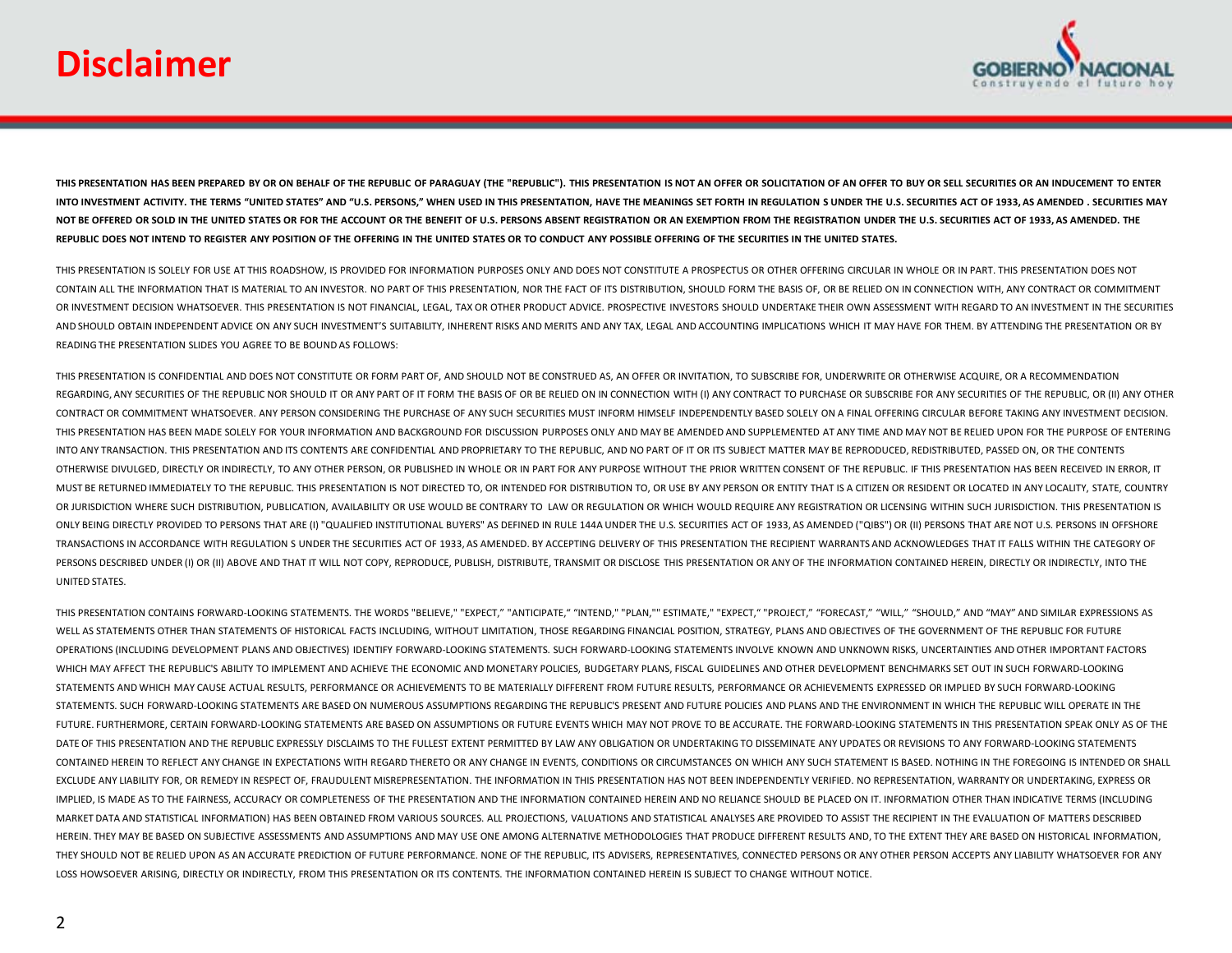# **A Bright Spot in the Region**





### **…Supported By The Highest Degree of Openness In The Region… ...And One of the Lowest Leverages in the Region Economic Openness (2015E; %)(2)**



Source: Ministry of Finance of Paraguay, Central Bank of Paraguay and United States Department of Agriculture

(1) As of December 31st, 2015, preliminary data for Paraguay provided by the BCP. EIU estimates as of March 2016 for other countries

(2) Measured as (Exports + Imports) / GDP. As of December 31st, 2015, preliminary data for Paraguay provided by the BCP. EIU estimates for 2015 as of March 2016 for countries other than Paraguay

3 (3) As of December 31st, 2015, preliminary data for Paraguay provided by the BCP. EIU estimates for 2015 as of March 2016 for countries other than Paraguay

### **Solid Track Record and Decoupling from its Closest Neighbours…**



# **Public Debt (% of GDP)(3)**

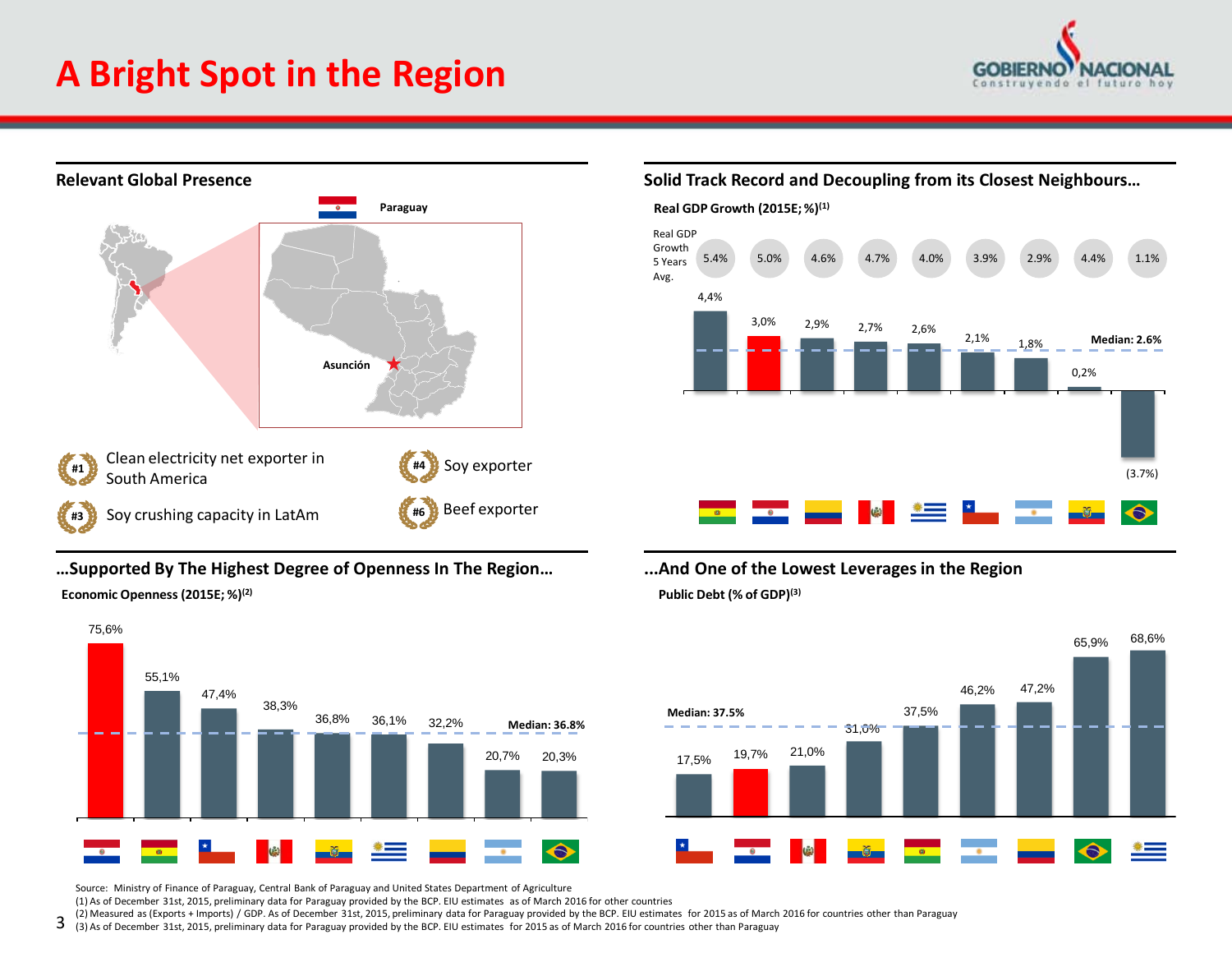# **Investment Highlights**



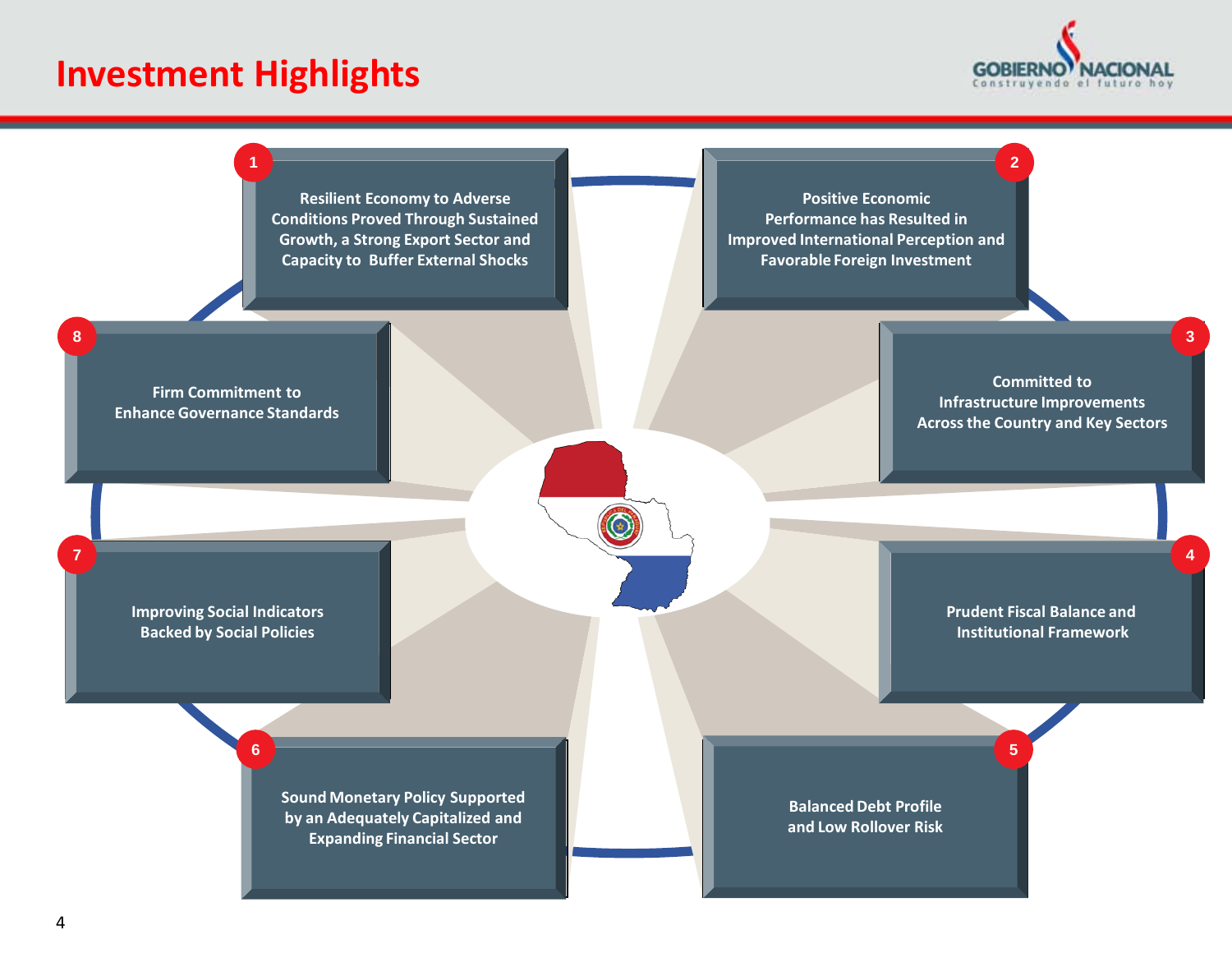# Construyendo el futuro hoy



**Resilient Economy to Adverse Conditions Proved Through Sustained Growth, a Strong Export Sector and Capacity to Buffer External Shocks**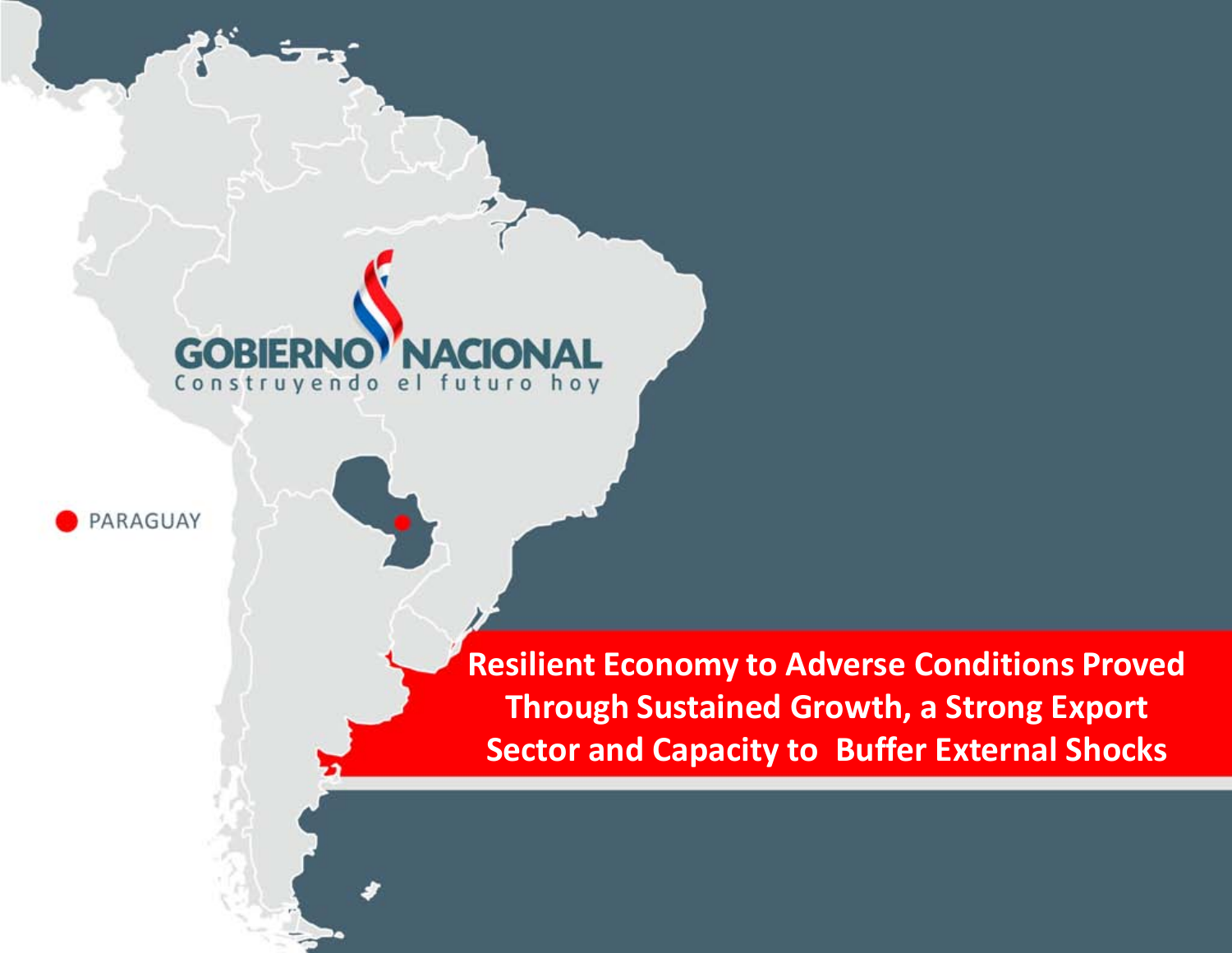### **Resilient Economy to Adverse Conditions…. 1**





**Trade Balance (2015E; % of GDP)(2)** 



**5 Year - Foreign Exchange Devaluation(3)**



Source: Ministry of Finance of Paraguay, Central Bank of Paraguay and EIU (1) Source: IMF commodity prices

6 (2) Preliminary data for Paraguay and EIU estimates as of March 2016 for countries other than Paraguay (3) Source: Bloomberg

**…A Relatively Stable Currency... ...And Lowest in the Region Inflationary Levels Inflation (2015E; %)(2)** 

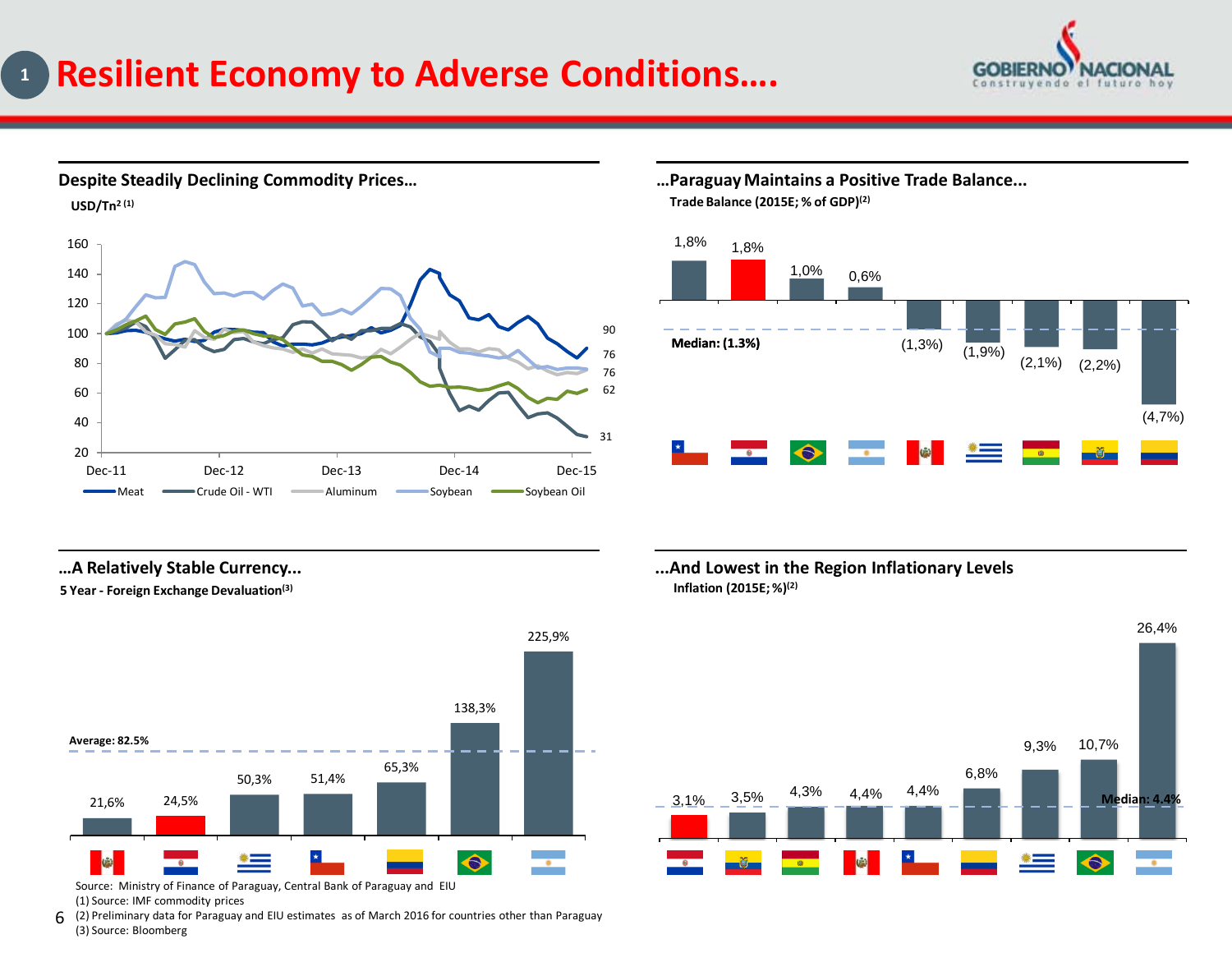# **…Proved Through Sustained Growth… 1**





### **Significant Track Record of Economic Expansion…**

### **...Supported by a Gradually Diversified Economy...**

**2015 Real GDP Breakdown by Segment (%)**



Source: Ministry of Finance of Paraguay, Central Bank of Paraguay, and World Bank

(1) Growth ranking excludes Government (9.5% average 5 year growth)

 $7^{(2)}$ As of Jan-14. Source: Comisión de Integración Energética Regional

### **...Strong Growth Across Diverse Sectors of the Economy Average 5-year Growth (%)(1)**



**...And Attractive Competitive Advantages...**

| <b>Item</b>                                     |       |     |       |       |
|-------------------------------------------------|-------|-----|-------|-------|
| <b>Energy Cost</b><br>(US\$/MWh) <sup>(2)</sup> | 55    | 117 | 53    | 116   |
| VAT Tax                                         | 10%   | 25% | 21%   | 19%   |
| Income Tax                                      | 10%   | 28% | 35%   | 40%   |
| Avg. Monthly Salary<br>$(US5)^{(3)}$            | 1,097 | 720 | 1,162 | 1,056 |
| Population aged<br>26%<br>$20 - 34^{(4)}$       |       | 25% | 23%   | 23%   |

(3) Sources: Paraguay: EPH 2014, Brazil: Instituto Brasileiro de Geografie e Estatistica (Dec-14); Argentina: Ministerio de Trabajo, Empleo y Seguridad Social (Dec-14); Chile: Instituto Nacional de Estadísticas (Dec-14). All figures converted from local currency to US\$ at Dec-14 official average exchange rate (4) As of 2013 for Paraguay, and Oct-15 for other countries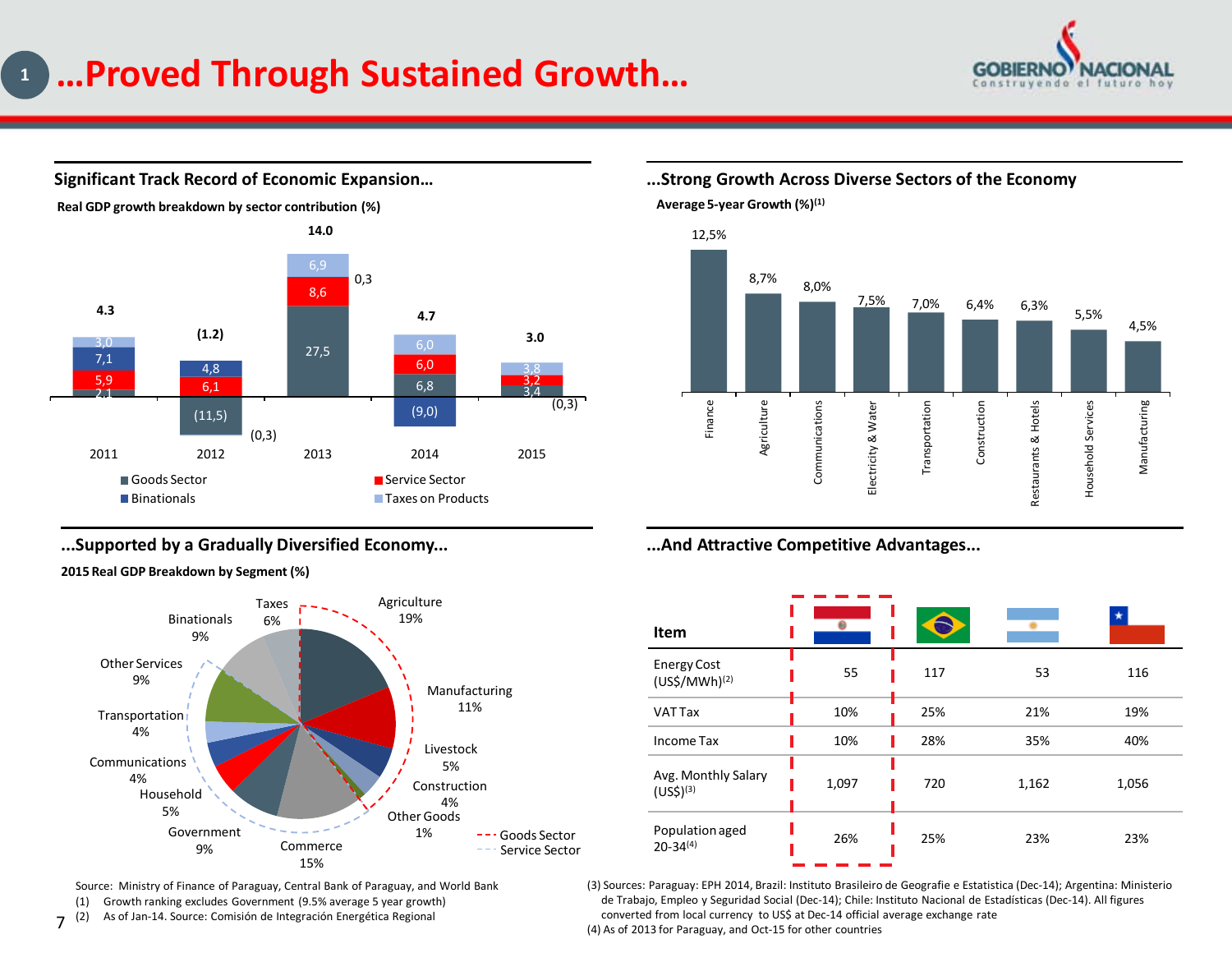



**One of the Strongest Trade Balances in the Region…**

**...With Consistent Positive Surplus Over the Last 5 Years…**



**…And an Increasingly Diversified Export Matrix**



14% Soy beans 19% Electricity Flour 11% Vegetable Oils 5% Wood 1% **Other** 16%



25%

Source: Ministry of Finance of Paraguay and Central Bank of Paraguay

8 (1) Preliminary data for Paraguay and EIU estimates as of March 2016 for countries other than Paraguay

(2) Excludes re-exports of US\$4.9bn and US\$2.6bn in 2011 and 2015, respectively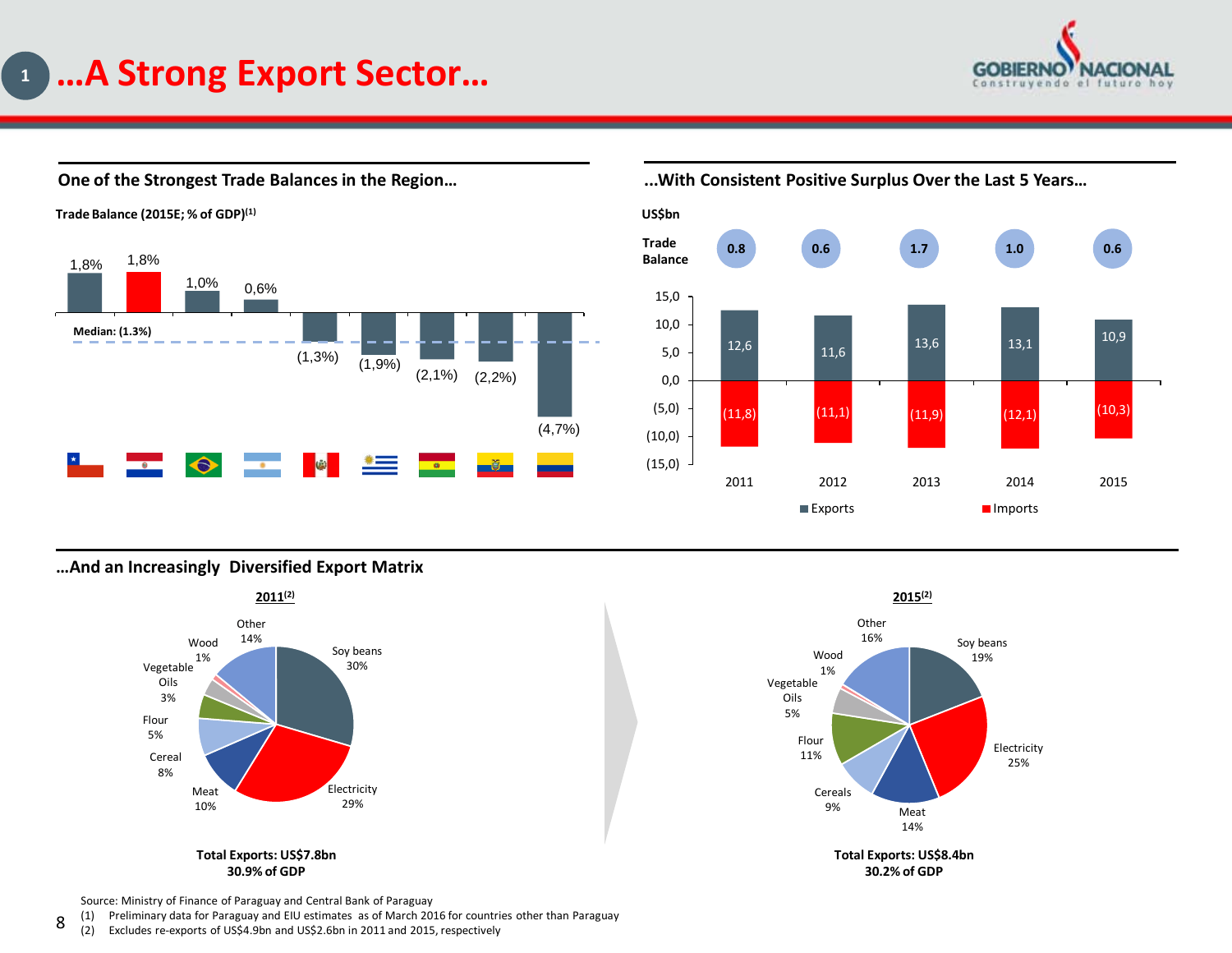# **… And Capacity to Buffer External Shocks 1**



Paraguay **Regional Peers Average** (1) **Current Account (% of GDP)** 0,4% (2,0%) 1,7% 0,3% (1,8%)  $(1,3\%)$  (1,3%) (2,2%) (2,6%) (3,5%) 2011 2012 2013 2014 2015

**Below Regional Average Current Account Deficit...**

**...With Low Levels of Balance of Payment Deficit...**



**…Sustained Foreign Currency Inflows from Binationals … Income from Binational (US\$ mm)**



**… And a Significant Cushion Provided by International Reserves International Reserves**



Source: Ministry of Finance of Paraguay and Central Bank of Paraguay, EIU

9 (1) Regional Peers Average includes Argentina, Bolivia, Brazil, Chile, Colombia, Ecuador, Peru, Uruguay. Source: EIU estimates as of March 2016 for countries other than Paraguay

(2) Includes errors and omissions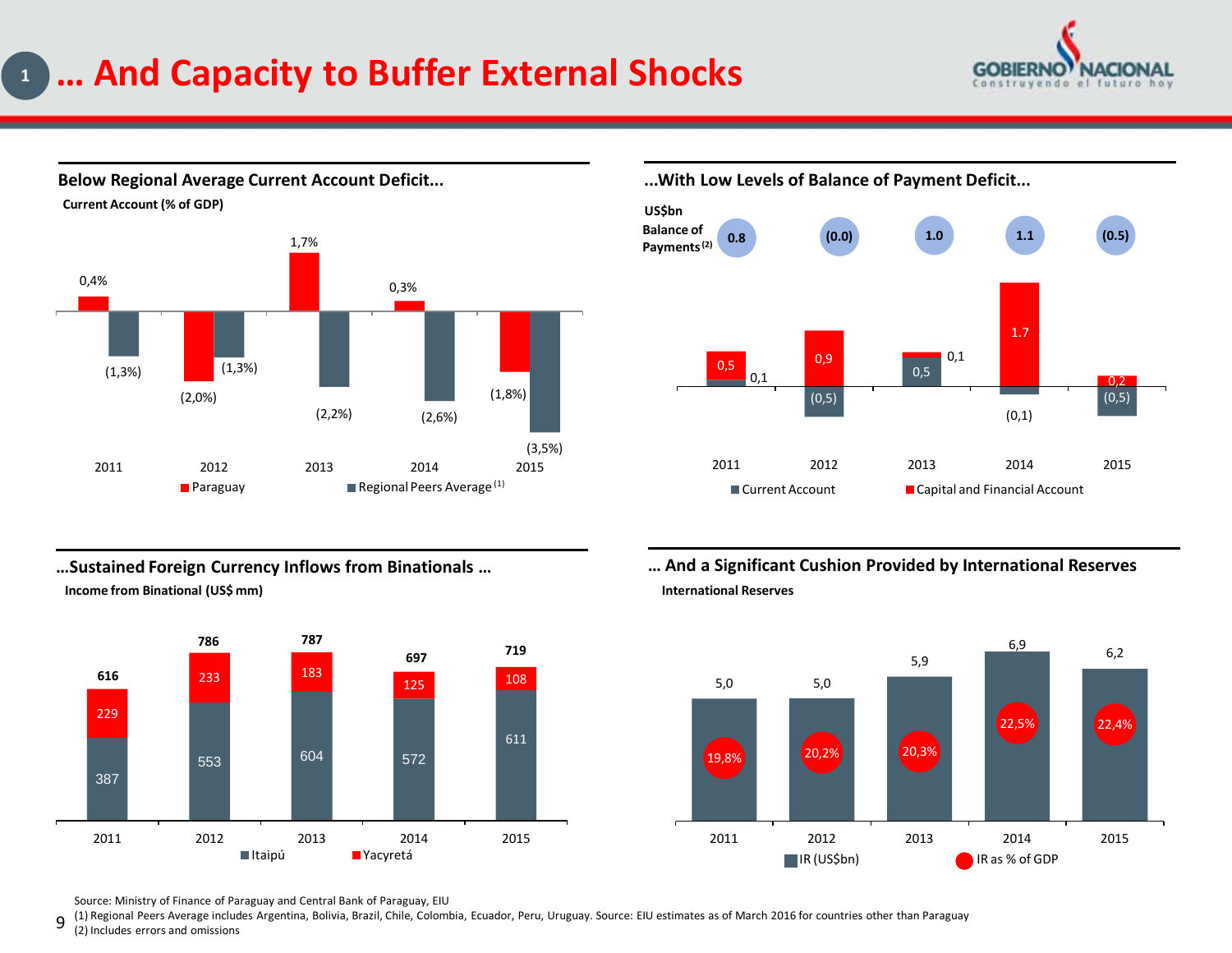## G Construyendo el futuro hoy



**Positive Economic Performance has Resulted in Improved International Perception and Favorable Foreign Investment**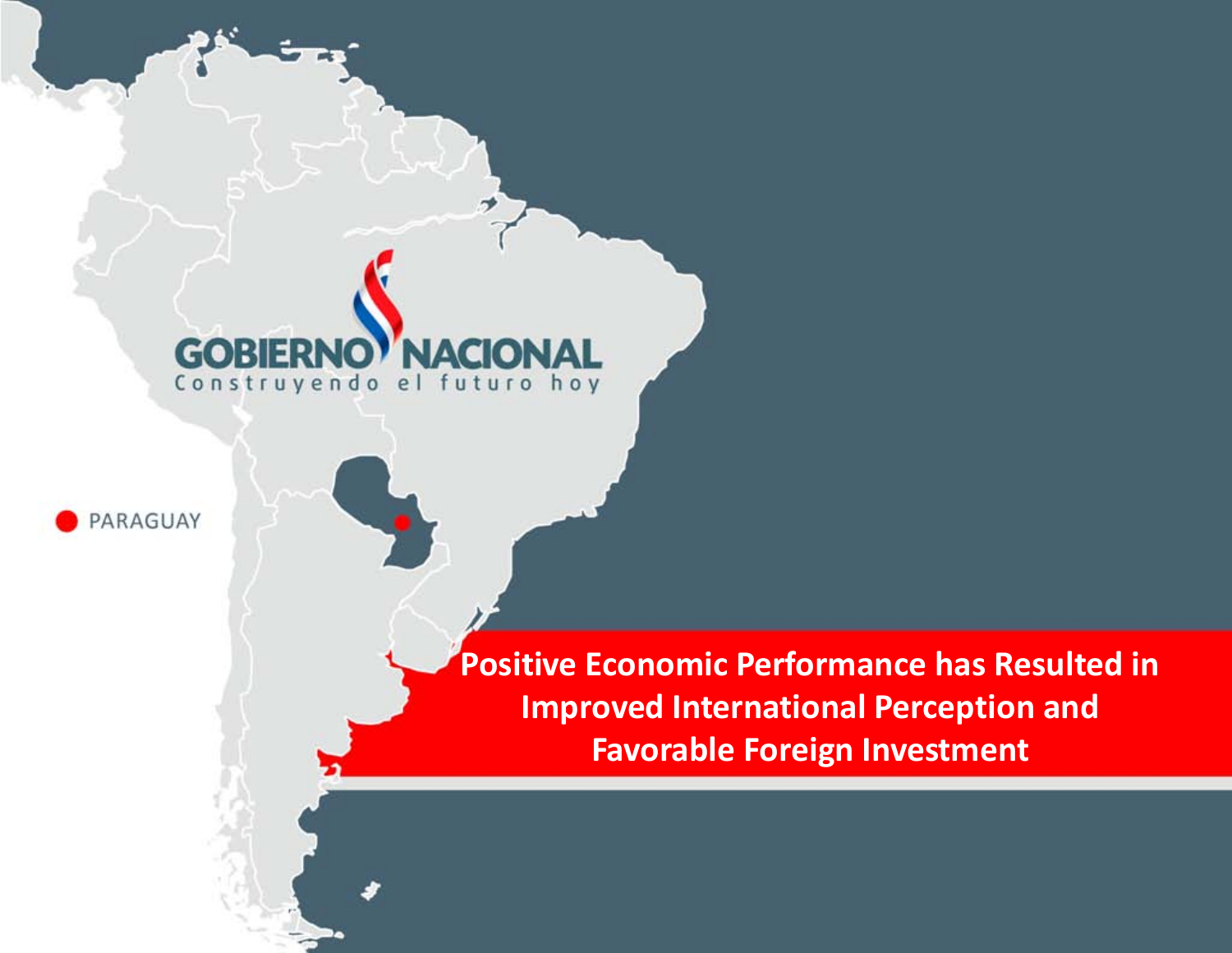

## Dec-06 Dec-07 Dec-08 Dec-09 Dec-10 Dec-11 Dec-12 Dec-13 Dec-14 Dec-15 Moody's  $\overset{(1)}{\text{mod }y}$   $\overset{(1)}{\text{mod }y}$   $\overset{(1)}{\text{mod }y}$   $\overset{(1)}{\text{mod }y}$ B3/B-B2/B B1/B+ Ba3/BB-Ba2/BB Ba1/BB+ Baa3/BBB-Baa2/BBB

### **Top Regional Rating Improvement**

**Solid Upward Trend in Credit Ratings**

**2**

|           |       | $Dec-10$  |           |            | $Mar-16$       |            |                | Notches Upgraded |                |
|-----------|-------|-----------|-----------|------------|----------------|------------|----------------|------------------|----------------|
|           | S&P   | Moody's   | Fitch     | S&P        | Moody's        | Fitch      | S&P            | Moody's          | Fitch          |
| $\bullet$ | B     | <b>B1</b> | <b>NR</b> | BB         | Ba1            | BB         | 3              | 3                |                |
|           | BB+   | Ba1       | BB+       | <b>BBB</b> | Baa2           | <b>BBB</b> | 2              | $\overline{2}$   | $\overline{2}$ |
|           | BBB-  | Baa3      | BBB-      | <b>BB</b>  | Ba2            | BB+        | (2)            | (2)              | (1)            |
| 幽         | BBB-  | Baa3      | BBB-      | BBB+       | A <sub>3</sub> | BBB+       | $\overline{2}$ | 3                | $\overline{2}$ |
| ð         | $B -$ | Caa3      | $B -$     | B          | B <sub>3</sub> | B          | 1              | 3                | 1              |

### **Favorable Credit Rating Agency Perceptions**

 Paraguay is one of the few Latin American countries with an overall optimistic outlook for 2016, based on:

"*Paraguay has demonstrated improved capacity to manage external shocks without destabilizing effects for external accounts or macroeconomic stability. Adequate international reserves, increased exchange rate flexibility and improved credibility of monetary policy allow Paraguay to absorb multiple external pressures…"* 

**-Fitch, 27 Jan-16**

"*There are ongoing positive developments in the realm of diversification, particularly as they relate to developing the maquila industry, raising the value-added of agriculture products, and upgrading infrastructure. Fiscal metrics are favorable compared to both Ba and Baa peer medians, and recent efforts to contain current spending will create room for capital and infrastructure spending to boost potential growth*…"

**-Moody's, 25 Sep-15**

"*Paraguay has shown increasing resilience to negative economic trends in the region… expectation for prudent macroeconomic policy implementation, continuous support for greater economic institutionalization (for example, in the debt management office), and gradual improvements in economic diversification that could increasingly limit Paraguay's vulnerability to external shocks.*"

**-S&P, 16 Jun-15**

Source: Ministry of Finance of Paraguay, Central Bank of Paraguay, Fitch Ratings, Moody's and Standard & Poor's

 $11$  (1) Based on LT Foreign Currency Debt; A securities rating is not a recommendation to buy, sell or hold securities and may be subject to revision or withdrawal at any time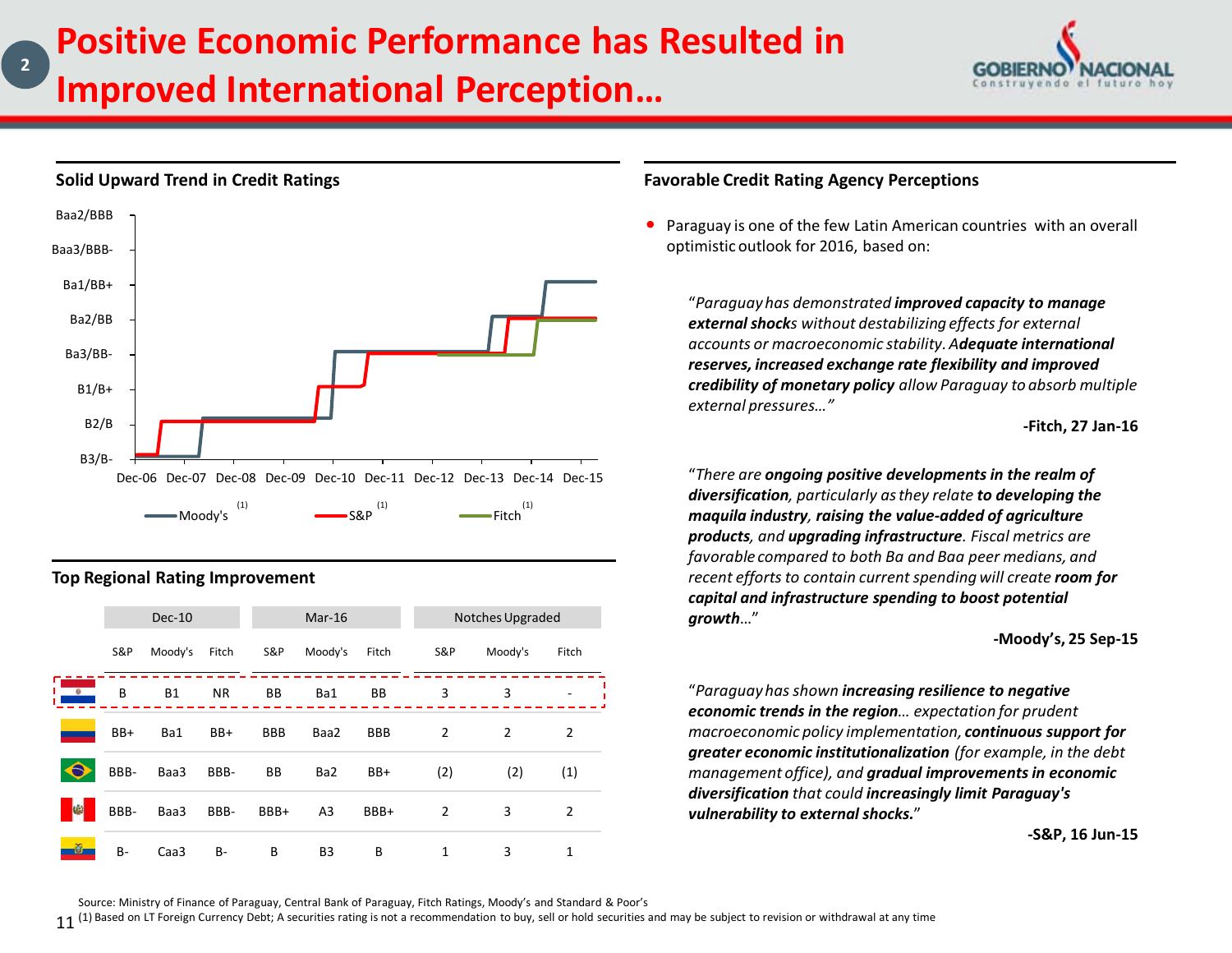# **…And Favorable Foreign Investment 2**



### **Track Record of Foreign Direct Investment Flows…**

### **Annual FDI Flows (US\$mm)**



### **…Supported by Positive Business Environment Indicators...**



 $12$  (1) Decrease is mainly explained by larger remittances of profits and amounts of loan payments<br> $12$  (2) World Bank Doing Business Indicator as of June 2015 Source: Ministry of Finance of Paraguay, Central Bank of Paraguay, Doing Business Organization of World Bank Group

(2) World Bank Doing Business Indicator as of June 2015

**Ease of Doing Business Indicators(2)**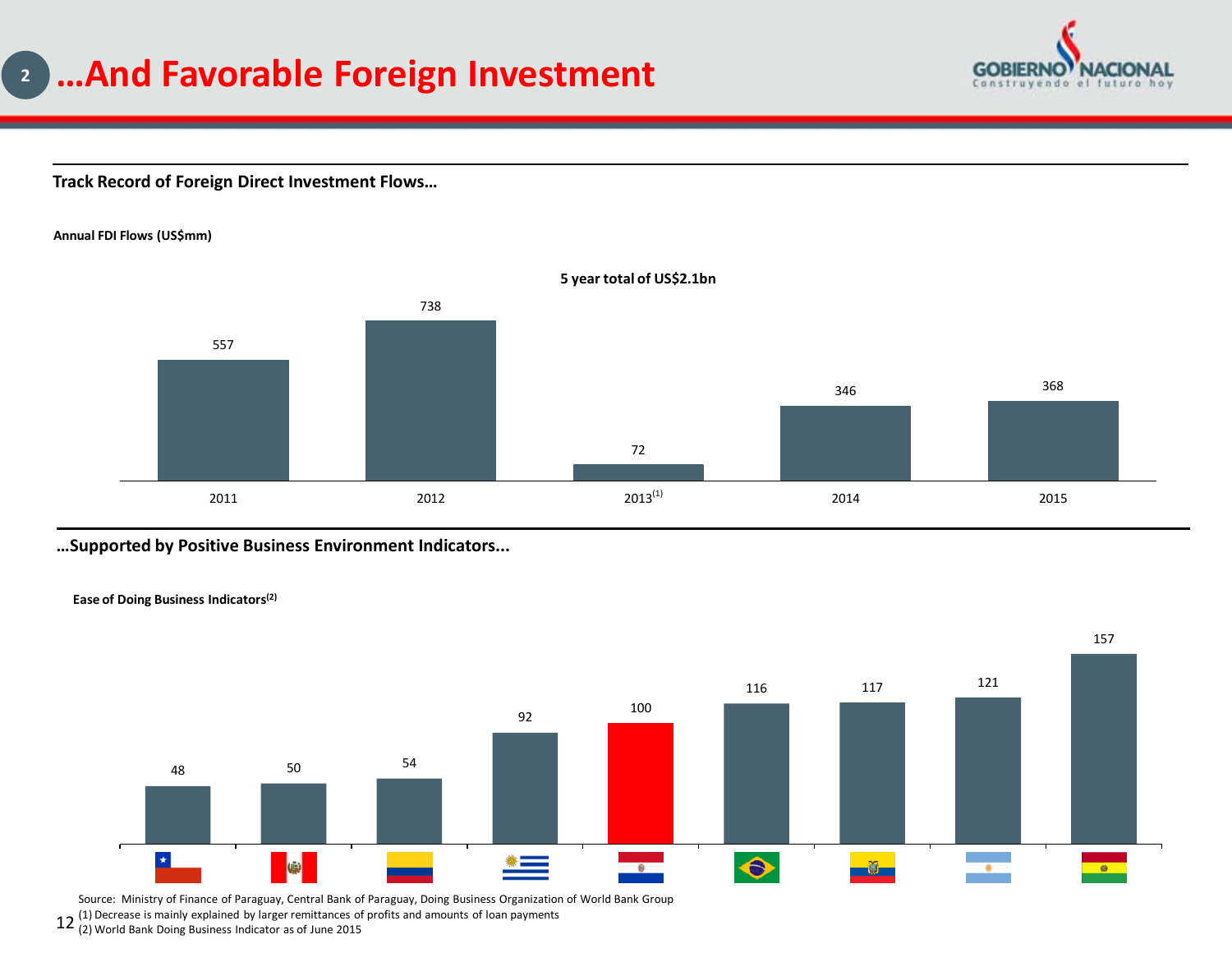### G 15 13 **IA** Construyendo el futuro hoy



**Committed to Infrastructure Improvements Across the Country and Key Sectors**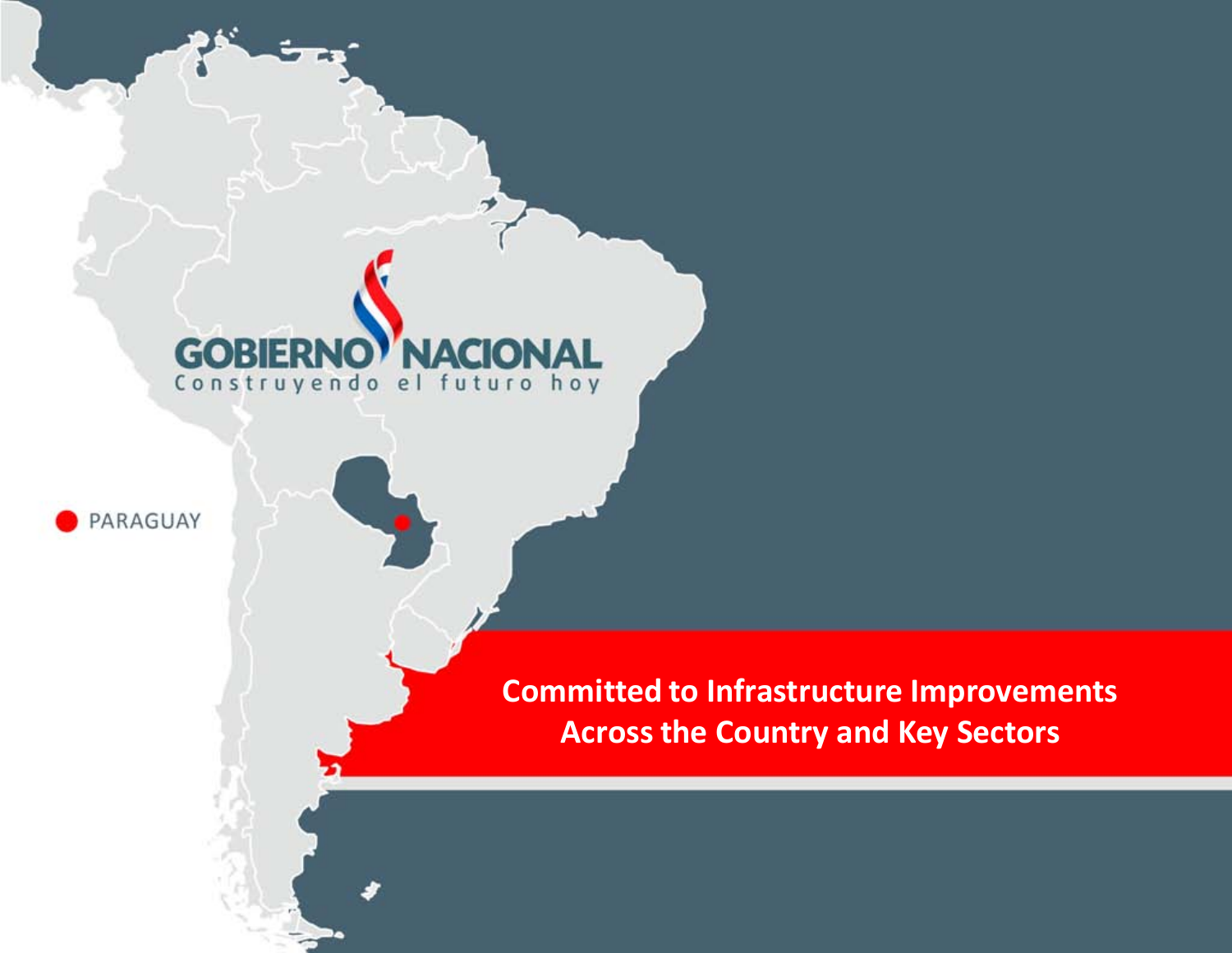### **Committed to Infrastructure Improvements… 3**

**GORIER** 

**Successful Implementation of Public Investments…**



### **…Partially Funded Through International Offerings … …And a Clear Framework for New Projects**



**Use of Funds by Purpose(1) (%)**

- 94% of total net proceeds from international bond issuances have already been deployed
	- ₋ 61% of deployed funds have been used to improve Paraguay's infrastructure and energy sectors

- Historically, Paraguay's infrastructure projects were funded with its own resources
- However, recent regulatory initiatives, such as the PPP Law, have been implemented to increase private sector participation in public works projects
- **PPP Law** Law designed to encourage public-private associations for infrastructure projects ₋ Private participants selection is held by a competitive procedure such as a public tender • The program requires a concession contract per project with specific terms and conditions Each project will require a special purpose vehicle and shareholders will have to comply with equity contributions and structuring of financing, among other

### **Total Net Proceeds: US\$1.7bn**

Source: Central Bank of Paraguay and Ministry of Finance (1) Source: Ministry of Finance as of February 29<sup>th</sup>, 2016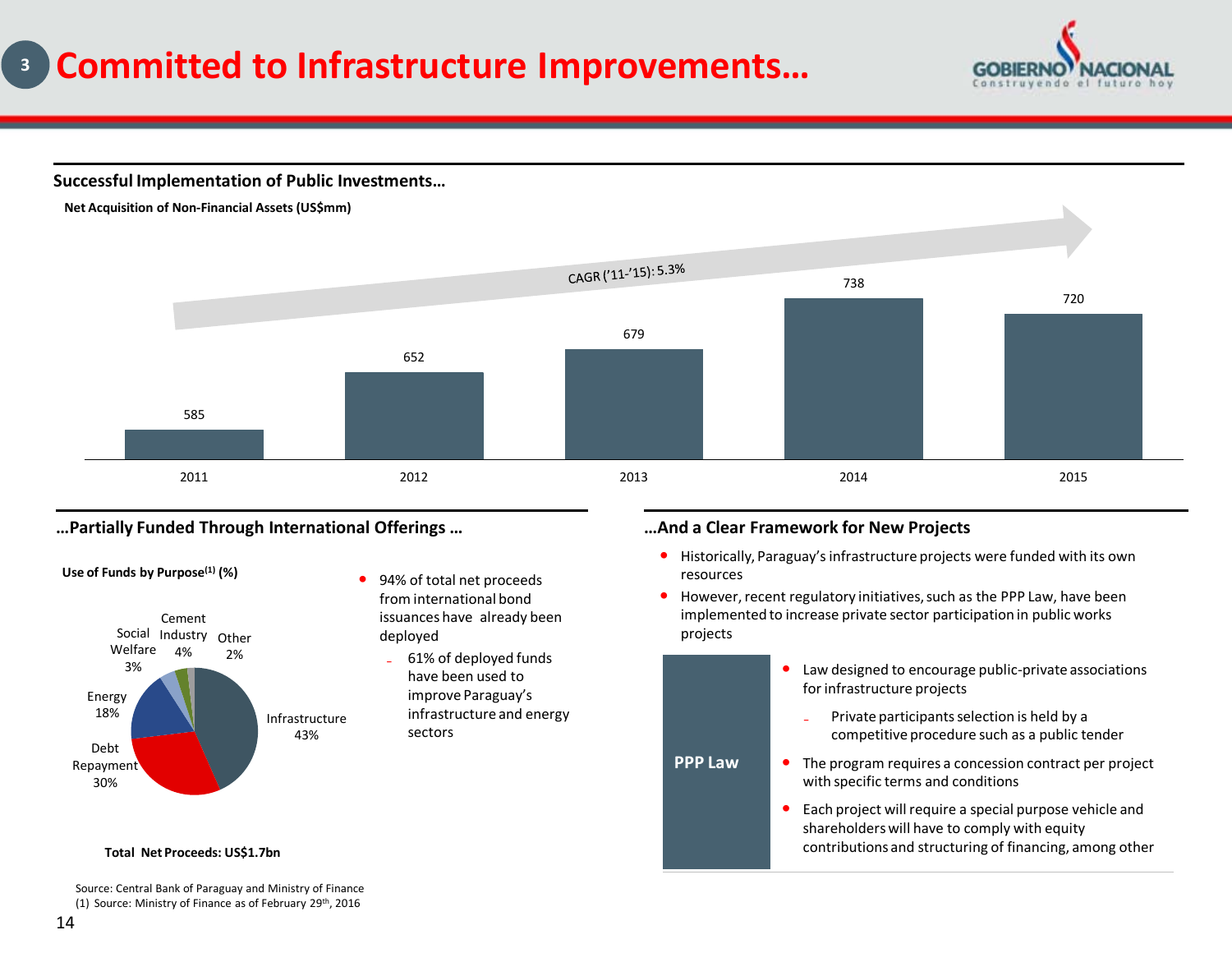

-----------

### **Main Infrastructure Projects**

|                                          | <b>Size</b> | $\bullet$ US\$430 mm                                                                                                                                                                                                                                               |                                                                   | <b>SAN PEDRO</b><br>Ban Estatevia                                      | CANINDEYU                                |
|------------------------------------------|-------------|--------------------------------------------------------------------------------------------------------------------------------------------------------------------------------------------------------------------------------------------------------------------|-------------------------------------------------------------------|------------------------------------------------------------------------|------------------------------------------|
| <b>Highway</b><br><b>Roads 2 &amp; 7</b> | Description | • Double carriageway over a 143km segment from Road 2 (Ypacaraí) to<br>Road 7 (Km 183)<br>• Includes construction of 5 ring roads, 3 viaducts and a crossroad<br>• Awarded contract includes design, construction, financing and operation<br>for a 30 year period | <b>ASUNCION</b><br>Asunción<br><b>MISIONES</b><br><b>NEEMBUCU</b> | CORDILLERA<br>CAAC<br>Road 2<br>6 Congraph<br>CAAZAPA<br><b>ITAPUA</b> | ALTO PARANA<br>Road 7<br>Ciudad del Este |
|                                          |             |                                                                                                                                                                                                                                                                    |                                                                   |                                                                        |                                          |

| Stage           |             | • Master Plan soon to be started in association with US Army Corps of<br>Engineers (USACE)                                                                                                                                                                                                                                                                                                                                            |
|-----------------|-------------|---------------------------------------------------------------------------------------------------------------------------------------------------------------------------------------------------------------------------------------------------------------------------------------------------------------------------------------------------------------------------------------------------------------------------------------|
| <b>Waterway</b> | Description | • Currently, navigation between Asunción and Apa River is restricted from<br>Oct - Feb due to poor dredging and maintenance<br>• Size, financing and timing considerations to be confirmed, based on<br>Master Plan's output and recommendations<br>• Project includes dredging, signage, beaconing and electronic navigation<br>chart<br>• Design will be environmentally-friendly<br>• Hydroway will also decrease risk of flooding |



|                                                      | <b>Size</b> | $\bullet$ US\$150 mm                                                                                                                                                                                                                                                                                                                                                                                     |  |  |
|------------------------------------------------------|-------------|----------------------------------------------------------------------------------------------------------------------------------------------------------------------------------------------------------------------------------------------------------------------------------------------------------------------------------------------------------------------------------------------------------|--|--|
| <b>Silvio</b><br><b>Pettirossi</b><br><b>Airport</b> | Description | • Silvio Petirossi is Paraguay's largest airport in terms of activity and<br>connections<br>• Construction of a new 40,000km <sup>2</sup> passenger terminal and a 78,000km <sup>2</sup><br>platform<br>• Passenger traffic is expected to reach ~3mm passengers / year once<br>works are completed<br>• Awarded contract includes design, construction, financing and operation<br>for a 30 year period |  |  |



 $\overline{\phantom{a}}$  $\overline{\phantom{a}}$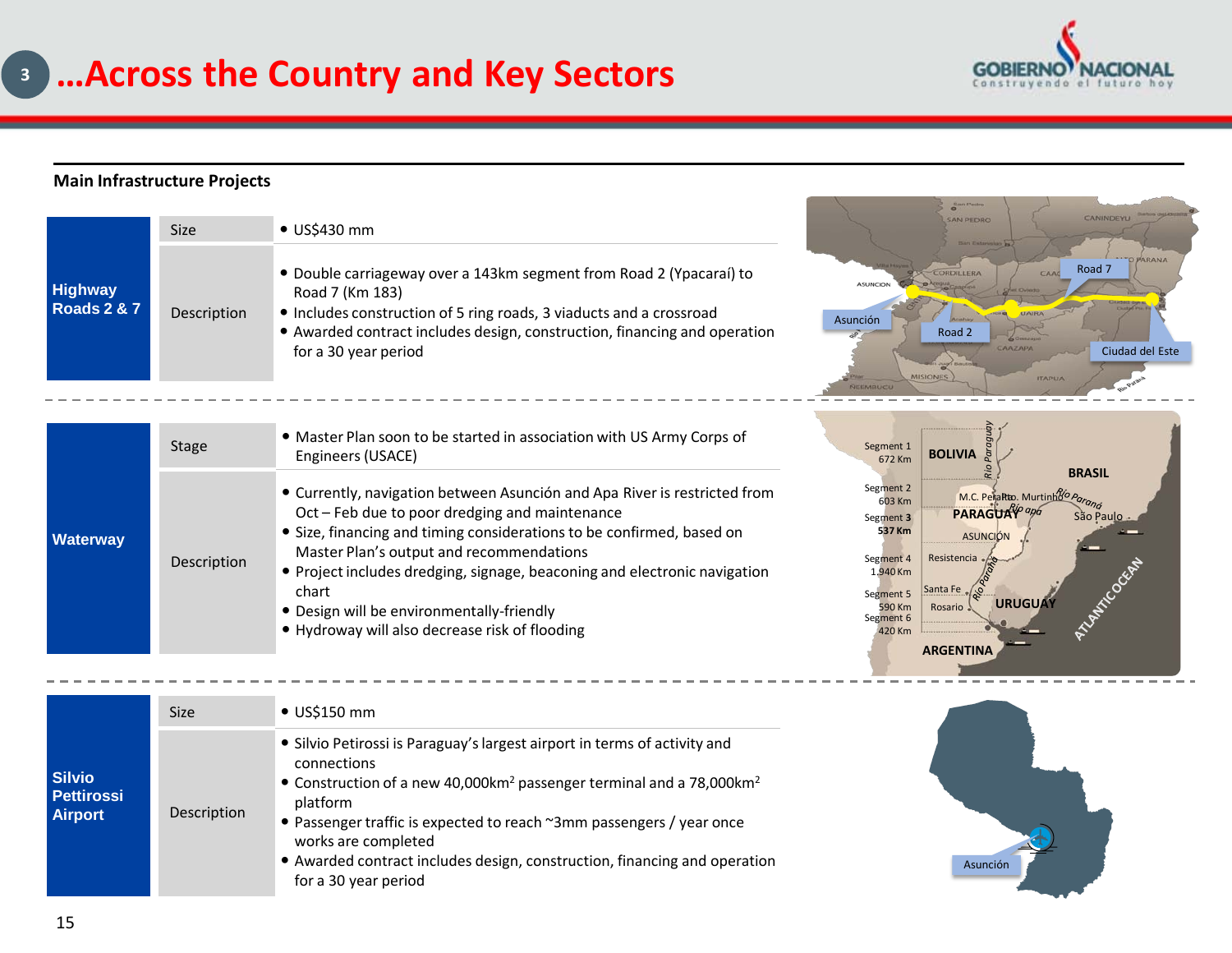### **GOB NACI** ER Construyendo el futuro hoy



**Prudent Fiscal Balance and Institutional Framework**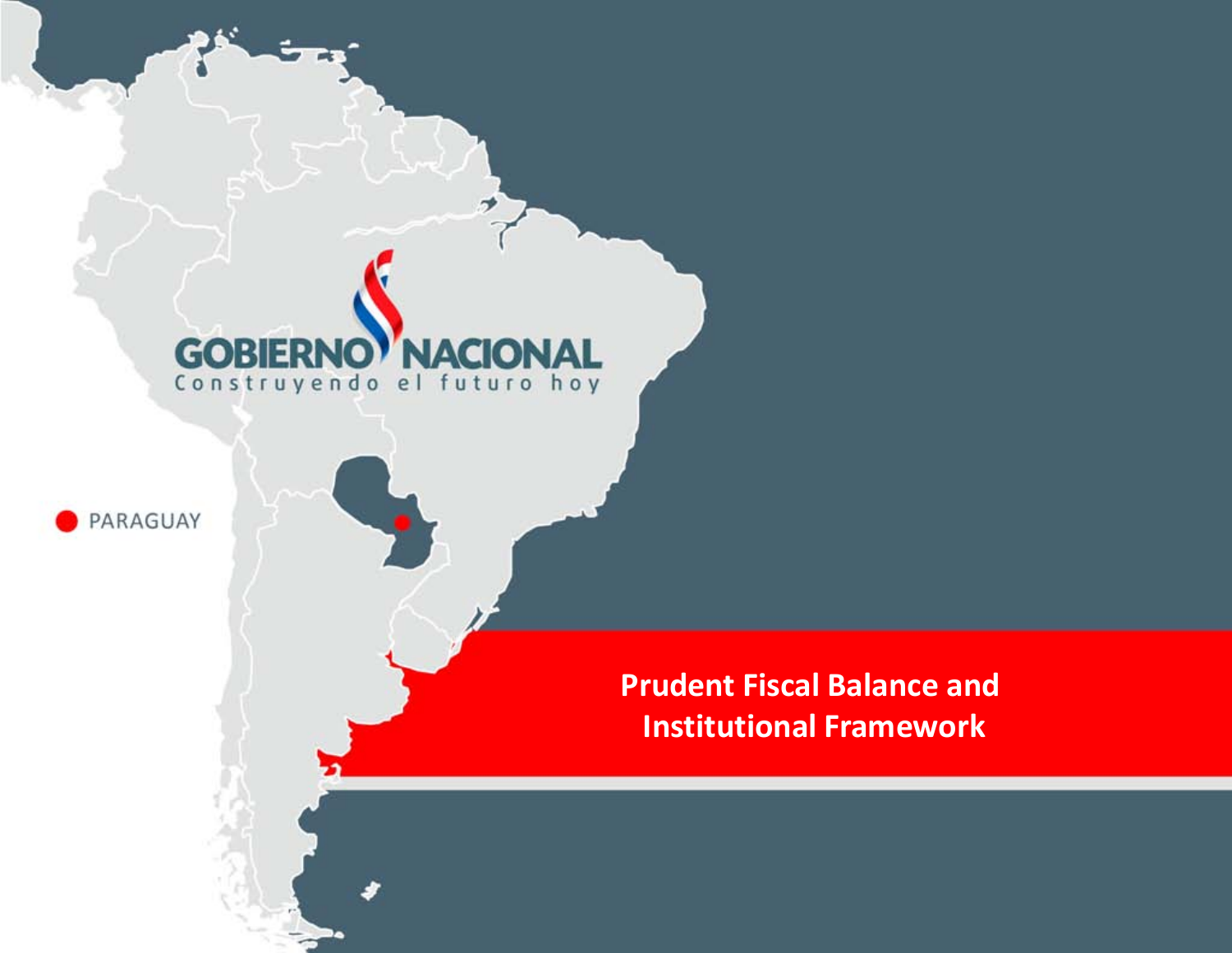

### **Stable Tax Revenue Policies…**



**Revenues Breakdown (% of GDP)**

### **…And Central Government Expenditure Levels…**



### **Expenditures Breakdown (% of GDP)**

### **…Have Resulted in a Flexible Central Government Balance in Compliance With Regulatory Limits(1)**



Source: Central Bank of Paraguay and Ministry of Finance

17 (1) For 2015 overall balance's limit was set at (1.5%) of GDP, excluding infrastructure expenditures by international bond issuances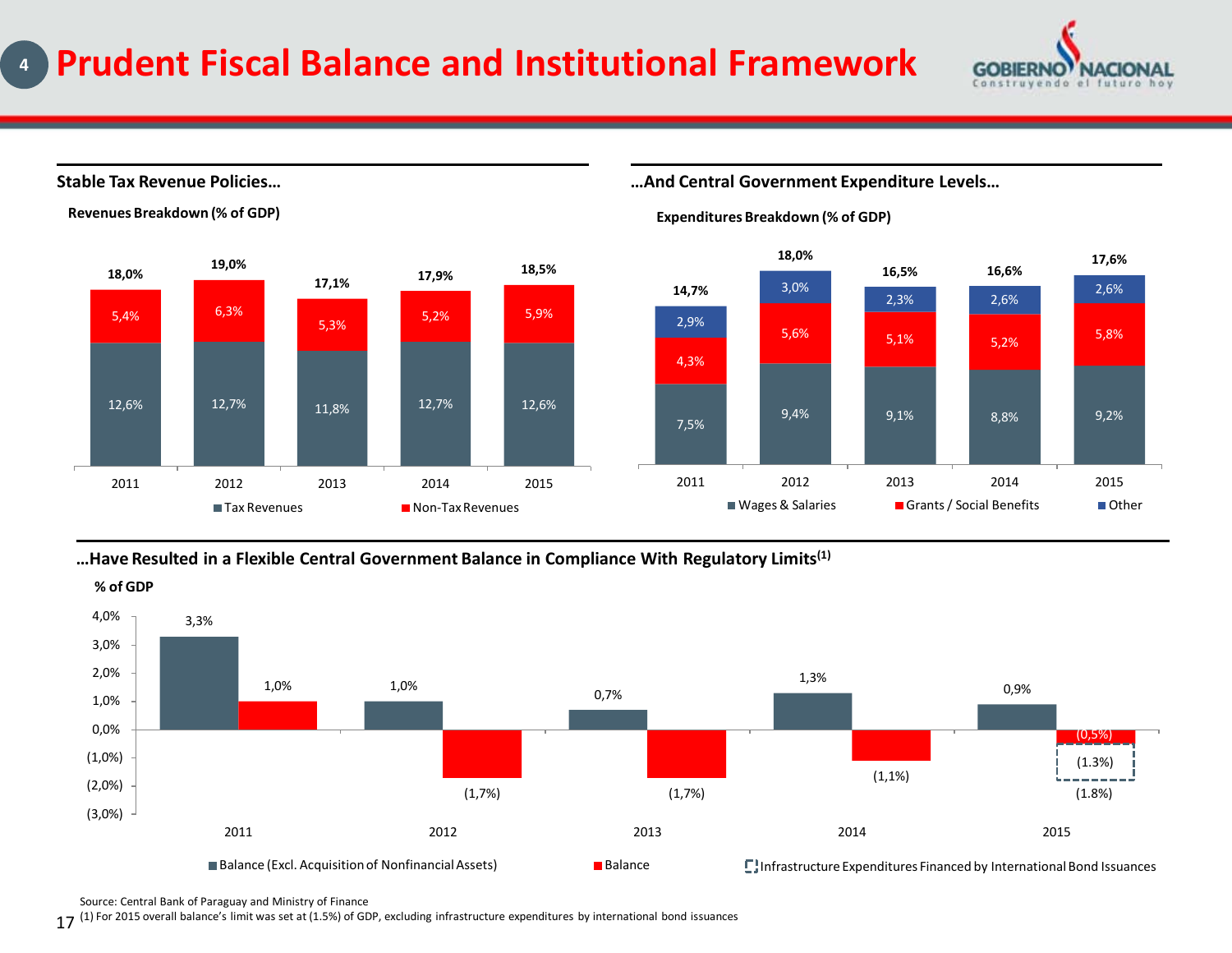### **GOB** ER **NACK** Construyendo el futuro hoy



**Balanced Debt Profile and Low Rollover Risk**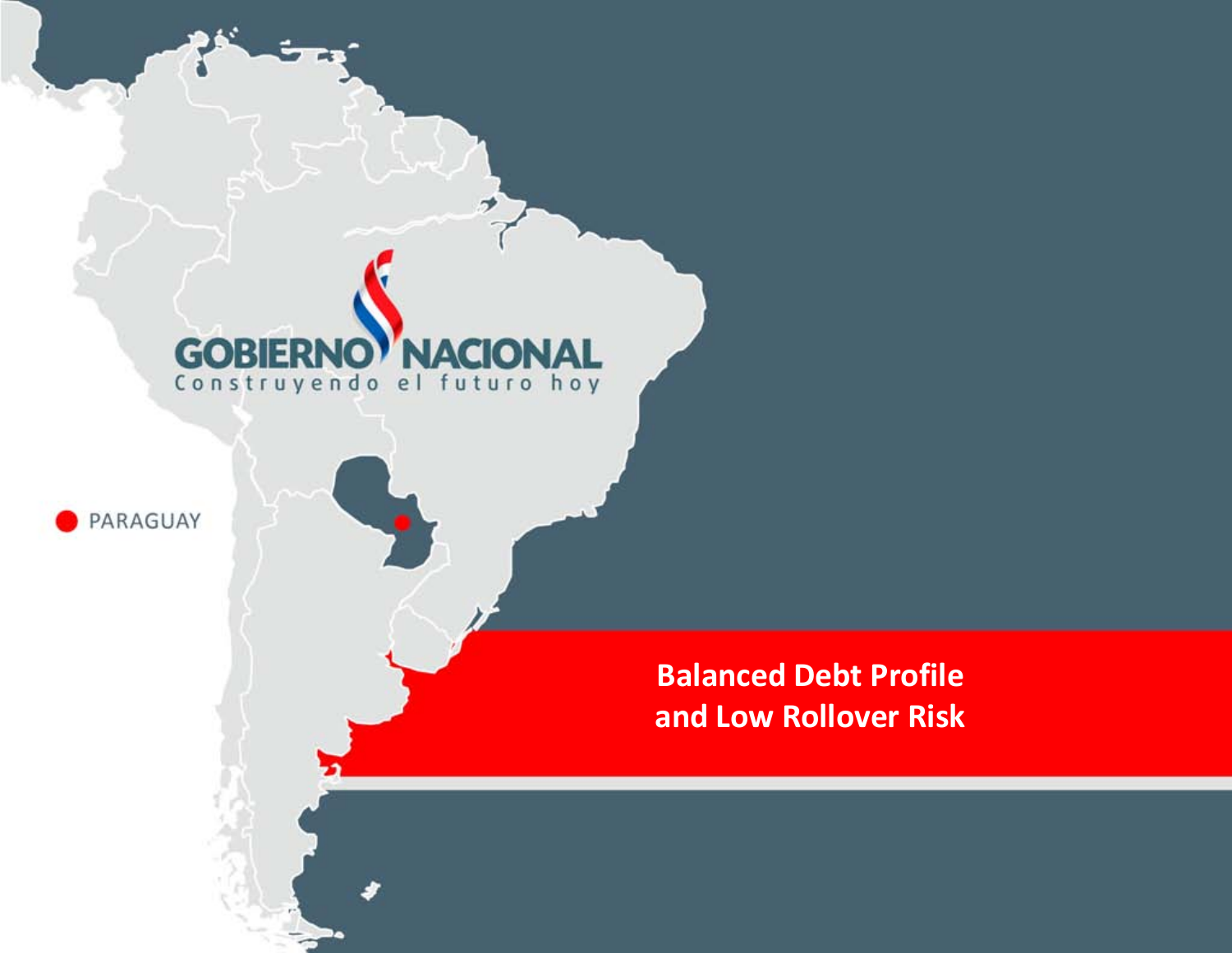### **Balanced Debt Profile And Low Rollover Risk 5**



### **Conservative External Debt Composition...**



**… Comfortable Public External Debt Maturity Profile… …And Diversified Funding Sources**



**...And a One of the Lowest Leverages in the Region Public Debt (% of GDP)(2)**





**Maturing Debt by Year (US\$mm) Public sector external debt by creditor (as of Dec-15)**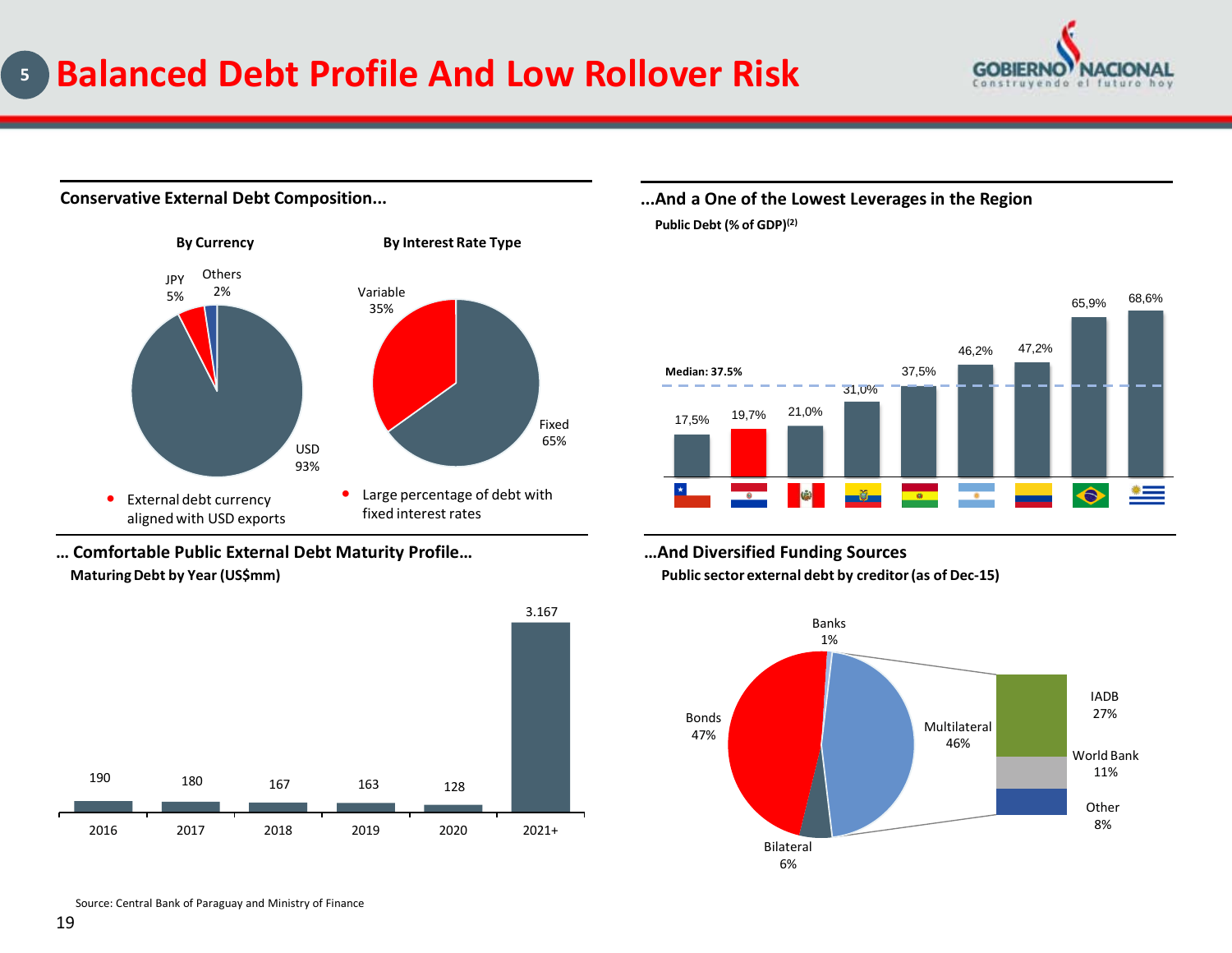## G Construyendo el futuro hoy



**Sound Monetary Policy Supported by an Adequately Capitalized and Expanding Financial Sector**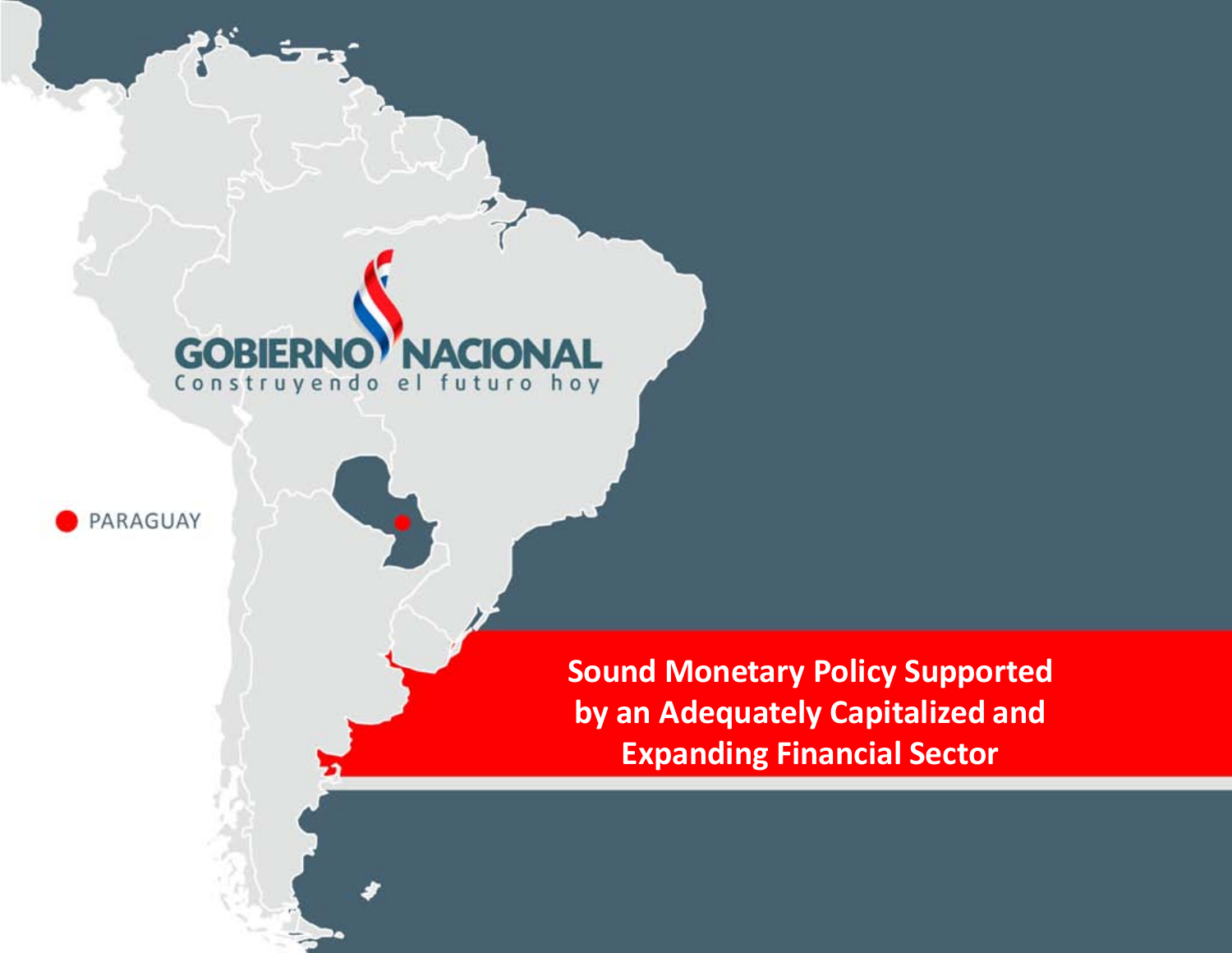



### **…And a Strong Foreign Exchange Policy**

**5 Year - Foreign Exchange Devaluation(3)**



21(1) Nominal Interest rate is the IRM; Real interest rate estimated as IRM less inflation Source: Ministry of Finance of Paraguay, Central Bank of Paraguay, United States Department of Agriculture

(3) Variation of local foreign currency vs. US dollar between December 31st, 2010 and 2015 (4) Basket of main US trading partners. Source: Bloomberg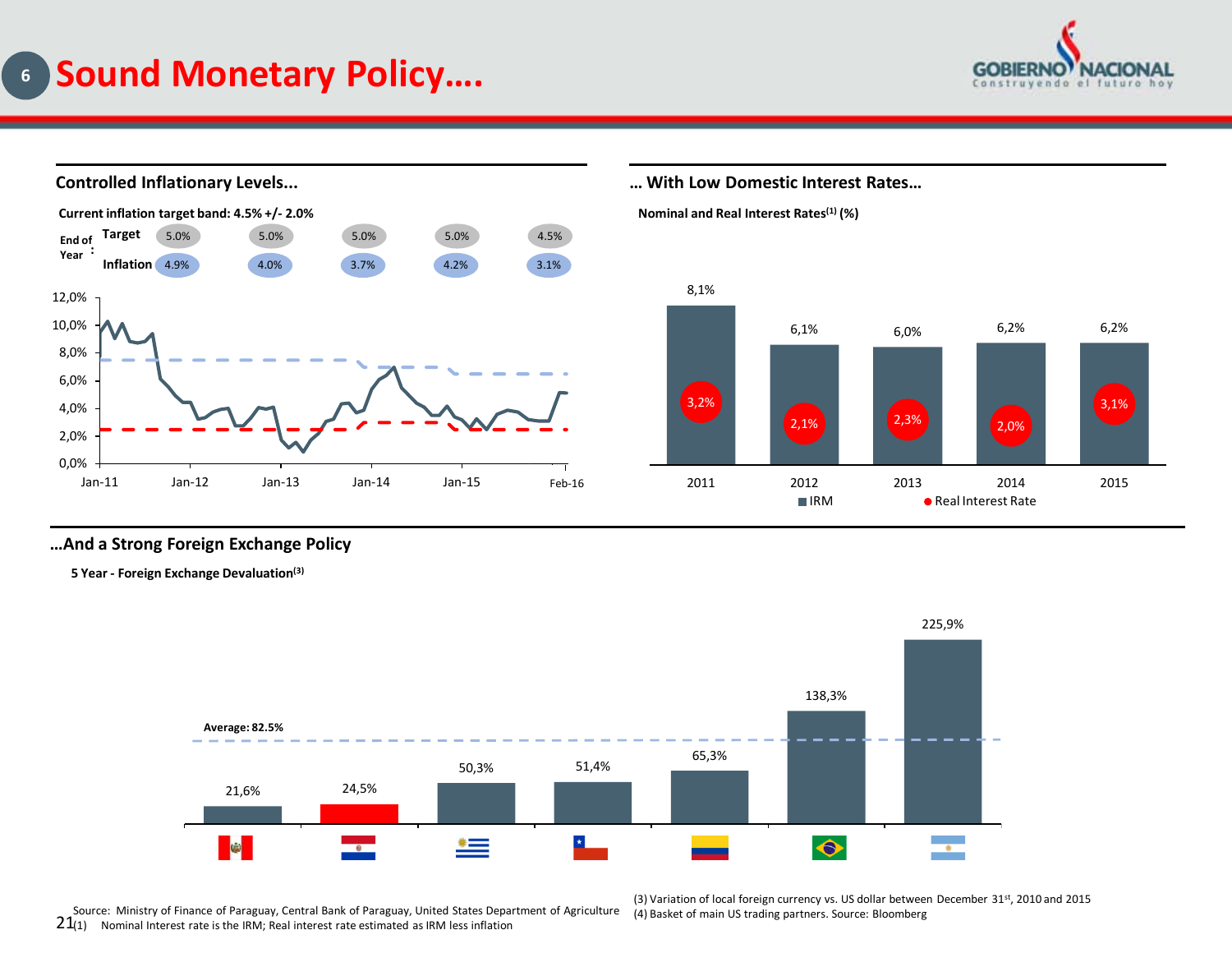# **...Supported by an Adequately Capitalized and Expanding Financial Sector**



### **Growth Potential from Further Credit Expansion**

**Credit to Private Sector (% of GDP)**

**6**



### **… On the Back of a Healthy and Efficient System… ...With Solid Capital Ratios**

**NPLs/Total Loans and Efficiency Ratio (%)(1) Capital Adequacy Ratio (%)(2)**



Source: Central Bank of Paraguay and Ministry of Finance (1) Efficiency ratio calculated as Operating Expenses/Total Assets

22 (2) Capital adequacy ratio calculated as Regulatory capital to risk weighted assets

**Consistent Growth and Profitability Over the Years…**

**Loans Evolution (US\$bn) and Return on Equity (%)**



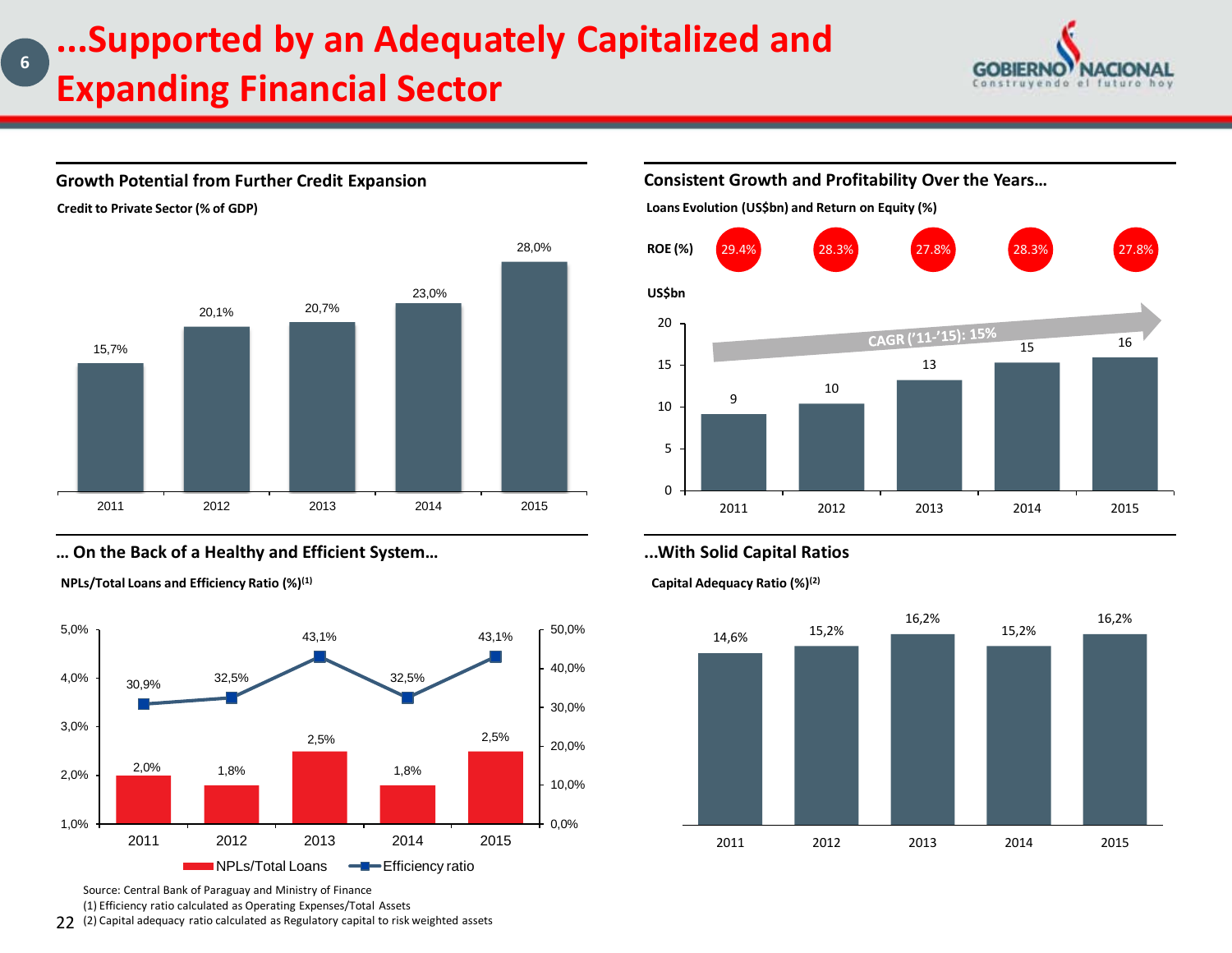### $\mathbf G$ VA ( ER  $\bullet$   $\mathbb{R}$ Construyendo el futuro hoy



**Improving Social Indicators Backed by Social Policies**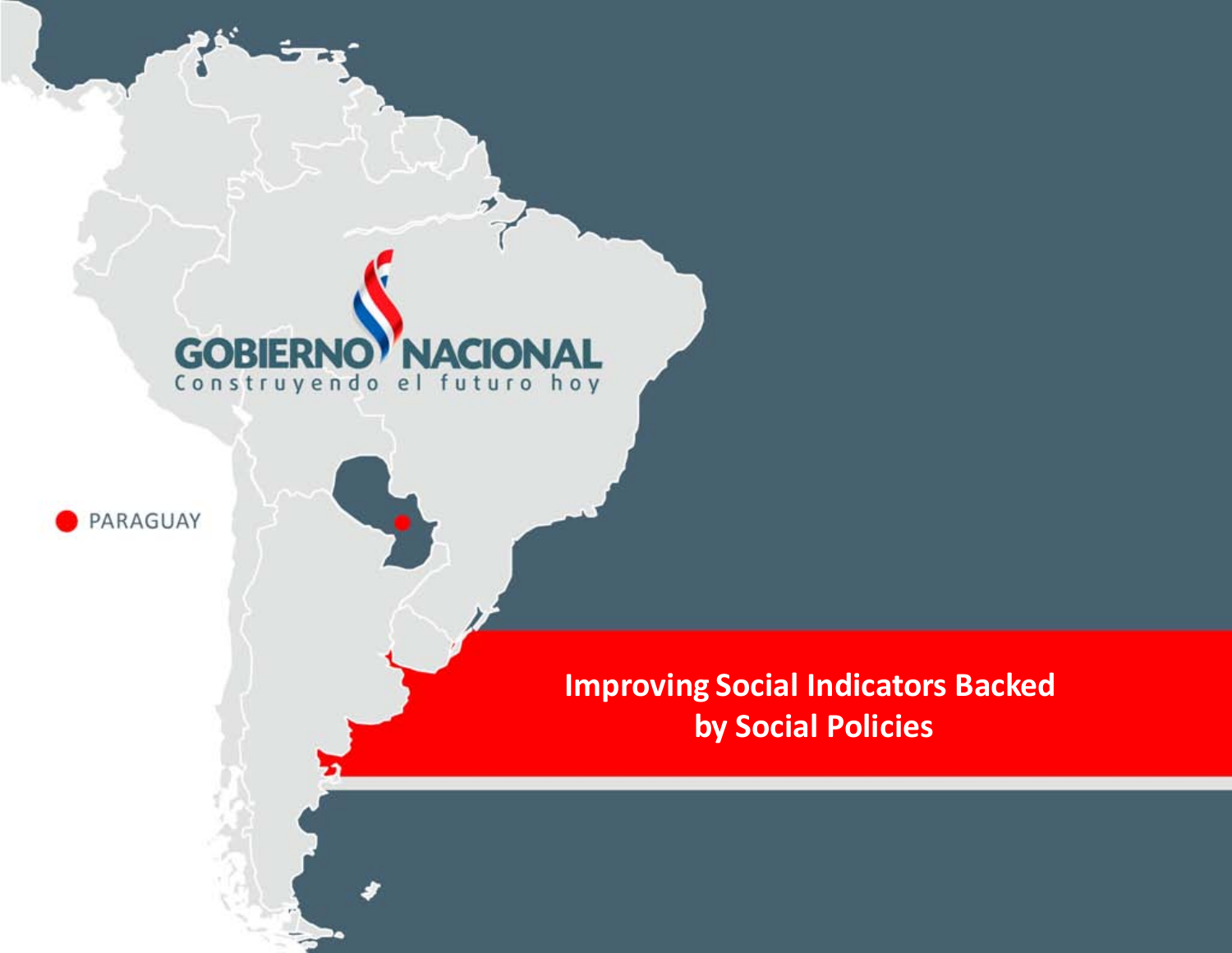



**Controlled Unemployment… … With Inflation Levels Below Minimum Wage Increases...**

**GOBIERNO** 



### **…And Poverty and Inequality Indices**

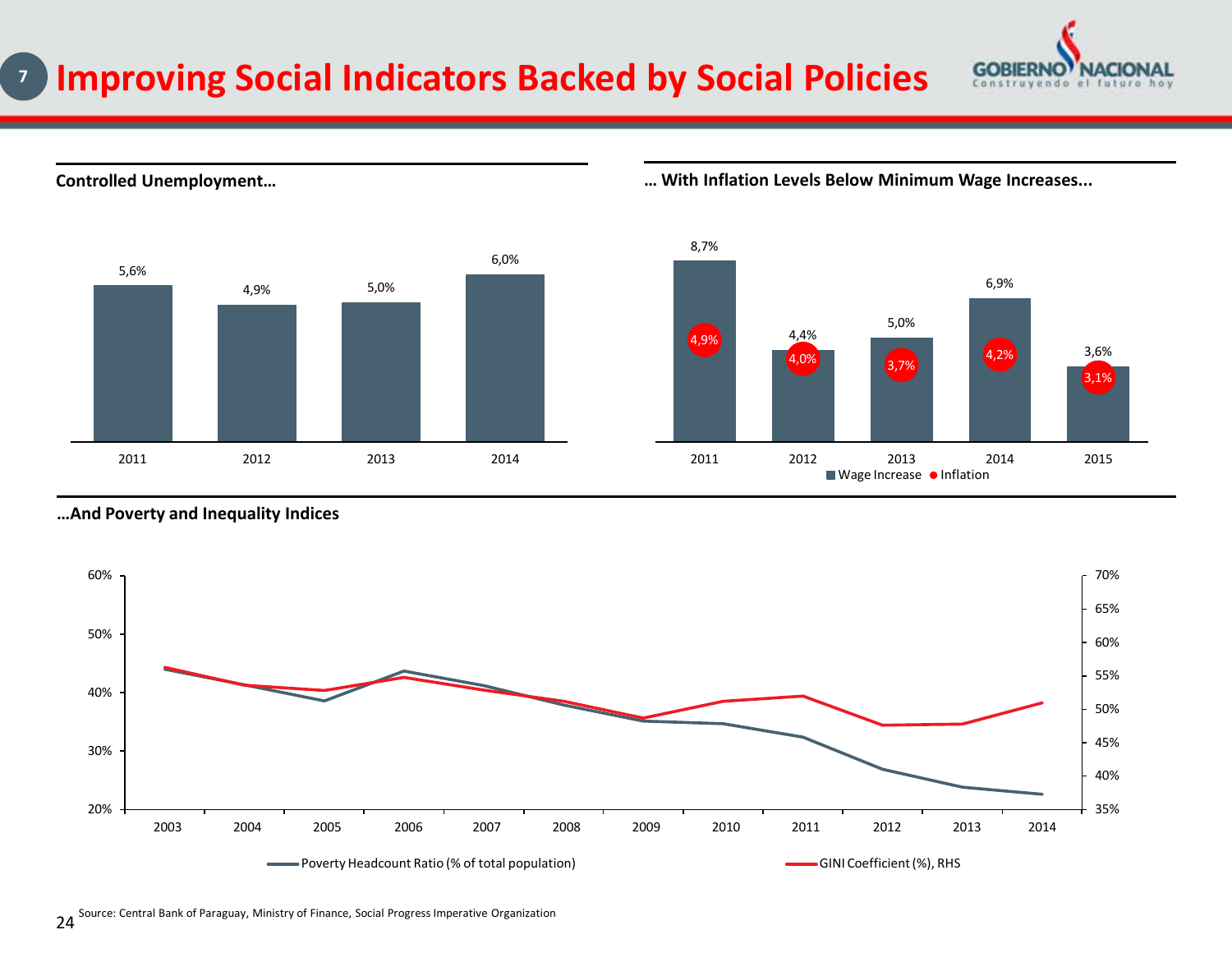# **GOBIERNO NACIONAL**



# **Firm Commitment To Enhance Governance Standards**